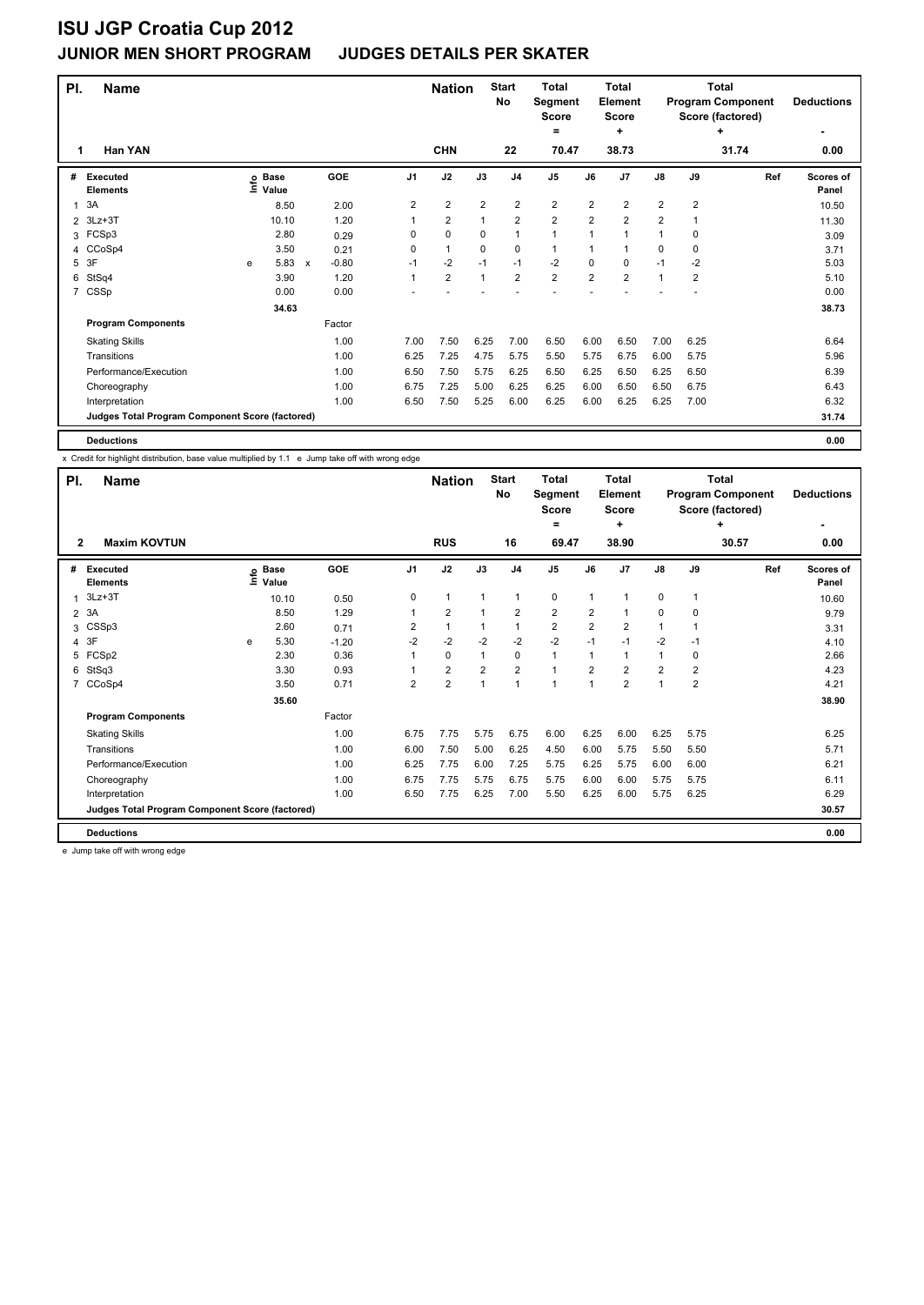| PI. | <b>Name</b>                                     |                   |                      |          | <b>Nation</b>           |              | <b>Start</b><br><b>No</b> | <b>Total</b><br>Segment<br><b>Score</b><br>$=$ |      | <b>Total</b><br><b>Element</b><br><b>Score</b><br>÷ |                |             | <b>Total</b><br><b>Program Component</b><br>Score (factored)<br>٠ | <b>Deductions</b>  |
|-----|-------------------------------------------------|-------------------|----------------------|----------|-------------------------|--------------|---------------------------|------------------------------------------------|------|-----------------------------------------------------|----------------|-------------|-------------------------------------------------------------------|--------------------|
| 3   | <b>Harrison CHOATE</b>                          |                   |                      |          | <b>USA</b>              |              | 21                        | 64.05                                          |      | 34.26                                               |                |             | 29.79                                                             | 0.00               |
| #   | <b>Executed</b><br><b>Elements</b>              | e Base<br>E Value | <b>GOE</b>           | J1       | J2                      | J3           | J <sub>4</sub>            | J <sub>5</sub>                                 | J6   | J7                                                  | $\mathsf{J}8$  | J9          | Ref                                                               | Scores of<br>Panel |
|     | $3Lz + 3T$                                      | 10.10             | $-1.70$              | $-3$     | $-2$                    | $-3$         | $-3$                      | $-2$                                           | $-2$ | $-2$                                                | $-2$           | $-3$        |                                                                   | 8.40               |
| 2   | 3F                                              | 5.30              | 0.70                 | $\Omega$ | $\mathbf{1}$            | $\mathbf{1}$ | $\mathbf{1}$              | $\overline{2}$                                 | 1    | $\mathbf{1}$                                        | $\overline{2}$ | $\mathbf 0$ |                                                                   | 6.00               |
| 3   | FCSp4                                           | 3.20              | 0.50                 | 1        | $\mathbf{1}$            | 1            | $\mathbf 0$               | $\mathbf{1}$                                   | 1    | 1                                                   | 1              | 1           |                                                                   | 3.70               |
| 4   | 2A                                              | 3.63              | $\mathsf{x}$<br>0.43 |          | $\mathbf{1}$            | 0            | $\mathbf{1}$              | 2                                              | 1    | 1                                                   | 1              | 0           |                                                                   | 4.06               |
| 5   | CCoSp4                                          | 3.50              | 0.36                 | 0        | $\mathbf{1}$            | $\Omega$     | 1                         | $\mathbf{1}$                                   | 0    | 1                                                   | 1              | $\mathbf 1$ |                                                                   | 3.86               |
| 6   | StSq4                                           | 3.90              | 0.70                 | 1        | $\mathbf{1}$            | $\mathbf{1}$ | 1                         | $\overline{2}$                                 | 1    | 1                                                   | 1              | 0           |                                                                   | 4.60               |
| 7   | CSSp4                                           | 3.00              | 0.64                 | 1        | $\overline{\mathbf{c}}$ | 1            | 1                         | $\overline{2}$                                 | 2    | 1                                                   | 1              | 1           |                                                                   | 3.64               |
|     |                                                 | 32.63             |                      |          |                         |              |                           |                                                |      |                                                     |                |             |                                                                   | 34.26              |
|     | <b>Program Components</b>                       |                   | Factor               |          |                         |              |                           |                                                |      |                                                     |                |             |                                                                   |                    |
|     | <b>Skating Skills</b>                           |                   | 1.00                 | 5.75     | 7.25                    | 5.75         | 6.25                      | 6.00                                           | 5.25 | 5.75                                                | 6.00           | 5.50        |                                                                   | 5.86               |
|     | Transitions                                     |                   | 1.00                 | 5.50     | 7.00                    | 5.50         | 6.25                      | 5.75                                           | 5.25 | 6.00                                                | 5.75           | 5.25        |                                                                   | 5.71               |
|     | Performance/Execution                           |                   | 1.00                 | 6.00     | 7.50                    | 6.00         | 6.00                      | 6.25                                           | 5.25 | 5.75                                                | 6.50           | 5.75        |                                                                   | 6.04               |
|     | Choreography                                    |                   | 1.00                 | 6.00     | 7.25                    | 5.00         | 7.00                      | 6.25                                           | 5.50 | 6.00                                                | 6.25           | 6.00        |                                                                   | 6.14               |
|     | Interpretation                                  |                   | 1.00                 | 6.00     | 7.50                    | 5.25         | 6.50                      | 6.50                                           | 5.25 | 6.00                                                | 6.50           | 5.50        |                                                                   | 6.04               |
|     | Judges Total Program Component Score (factored) |                   |                      |          |                         |              |                           |                                                |      |                                                     |                |             |                                                                   | 29.79              |
|     | <b>Deductions</b>                               |                   |                      |          |                         |              |                           |                                                |      |                                                     |                |             |                                                                   | 0.00               |

x Credit for highlight distribution, base value multiplied by 1.1

| PI.            | <b>Name</b>                                     |                          |                 | <b>Nation</b>                        |                | <b>Start</b><br>No   | Total<br>Segment<br><b>Score</b><br>= |                | <b>Total</b><br>Element<br><b>Score</b><br>٠ |                |          | <b>Total</b><br><b>Program Component</b><br>Score (factored)<br>٠ | <b>Deductions</b> |       |                    |
|----------------|-------------------------------------------------|--------------------------|-----------------|--------------------------------------|----------------|----------------------|---------------------------------------|----------------|----------------------------------------------|----------------|----------|-------------------------------------------------------------------|-------------------|-------|--------------------|
| 4              | <b>Nathan CHEN</b>                              |                          |                 |                                      |                | <b>USA</b>           |                                       | 24             | 55.85                                        |                | 27.50    |                                                                   |                   | 29.35 | 1.00               |
| #              | Executed<br><b>Elements</b>                     | Ξ                        | o Base<br>Value | GOE                                  | J <sub>1</sub> | J2                   | J3                                    | J <sub>4</sub> | J <sub>5</sub>                               | J6             | J7       | $\mathsf{J}8$                                                     | J9                | Ref   | Scores of<br>Panel |
| 1              | 3A<                                             | <                        | 6.00            | $-3.00$                              | -3             | $-3$                 | $-3$                                  | $-3$           | $-3$                                         | $-3$           | $-3$     | $-3$                                                              | $-3$              |       | 3.00               |
|                | 2 CSSp                                          |                          | 0.00            | 0.00                                 |                |                      |                                       | ٠              |                                              |                |          |                                                                   |                   |       | 0.00               |
| 3              | StSq2                                           |                          | 2.60            | 0.64                                 | 1              | $\mathbf{1}$         | $\mathbf{1}$                          | $\overline{2}$ | $\mathbf{1}$                                 | $\overline{2}$ | $\Omega$ | 1                                                                 | 2                 |       | 3.24               |
|                | 4 FCSp4                                         |                          | 3.20            | 0.50                                 |                | $\blacktriangleleft$ | 1                                     | 0              | $\mathbf{1}$                                 | 1              | 1        | 1                                                                 |                   |       | 3.70               |
|                | 5 3Lz+3T<                                       | $\overline{\phantom{a}}$ | 9.79            | $-0.80$<br>$\boldsymbol{\mathsf{x}}$ | $-1$           | $-2$                 | $\Omega$                              | $-2$           | $-2$                                         | $-1$           | $\Omega$ | $-1$                                                              | $-1$              |       | 8.99               |
| 6              | 3F                                              |                          | 5.83            | 0.10<br>$\boldsymbol{\mathsf{x}}$    |                | $\mathbf 0$          | $\Omega$                              | $-1$           | $-1$                                         | 1              | 1        | $-1$                                                              | 1                 |       | 5.93               |
| $\overline{7}$ | CCoSp1                                          |                          | 2.00            | 0.64                                 |                | $\mathbf{1}$         | 1                                     | $\mathbf{1}$   | $\overline{2}$                               | $\overline{2}$ | 1        | 1                                                                 | $\overline{2}$    |       | 2.64               |
|                |                                                 |                          | 29.42           |                                      |                |                      |                                       |                |                                              |                |          |                                                                   |                   |       | 27.50              |
|                | <b>Program Components</b>                       |                          |                 | Factor                               |                |                      |                                       |                |                                              |                |          |                                                                   |                   |       |                    |
|                | <b>Skating Skills</b>                           |                          |                 | 1.00                                 | 6.25           | 6.00                 | 4.75                                  | 6.25           | 5.75                                         | 5.75           | 5.75     | 6.00                                                              | 6.25              |       | 5.96               |
|                | Transitions                                     |                          |                 | 1.00                                 | 5.75           | 5.75                 | 4.00                                  | 6.25           | 4.75                                         | 5.75           | 5.75     | 6.00                                                              | 6.25              |       | 5.71               |
|                | Performance/Execution                           |                          |                 | 1.00                                 | 5.75           | 6.00                 | 5.50                                  | 5.75           | 5.50                                         | 6.00           | 5.50     | 6.25                                                              | 6.75              |       | 5.82               |
|                | Choreography                                    |                          |                 | 1.00                                 | 6.00           | 6.00                 | 4.25                                  | 6.00           | 5.50                                         | 6.25           | 5.50     | 6.75                                                              | 7.00              |       | 6.00               |
|                | Interpretation                                  |                          |                 | 1.00                                 | 6.00           | 6.00                 | 4.00                                  | 6.25           | 5.25                                         | 6.25           | 5.25     | 6.00                                                              | 7.00              |       | 5.86               |
|                | Judges Total Program Component Score (factored) |                          |                 |                                      |                |                      |                                       |                |                                              |                |          |                                                                   |                   |       | 29.35              |
|                | <b>Deductions</b>                               |                          |                 | $-1.00$<br>Falls:                    |                |                      |                                       |                |                                              |                |          |                                                                   |                   |       | $-1.00$            |

< Under-rotated jump x Credit for highlight distribution, base value multiplied by 1.1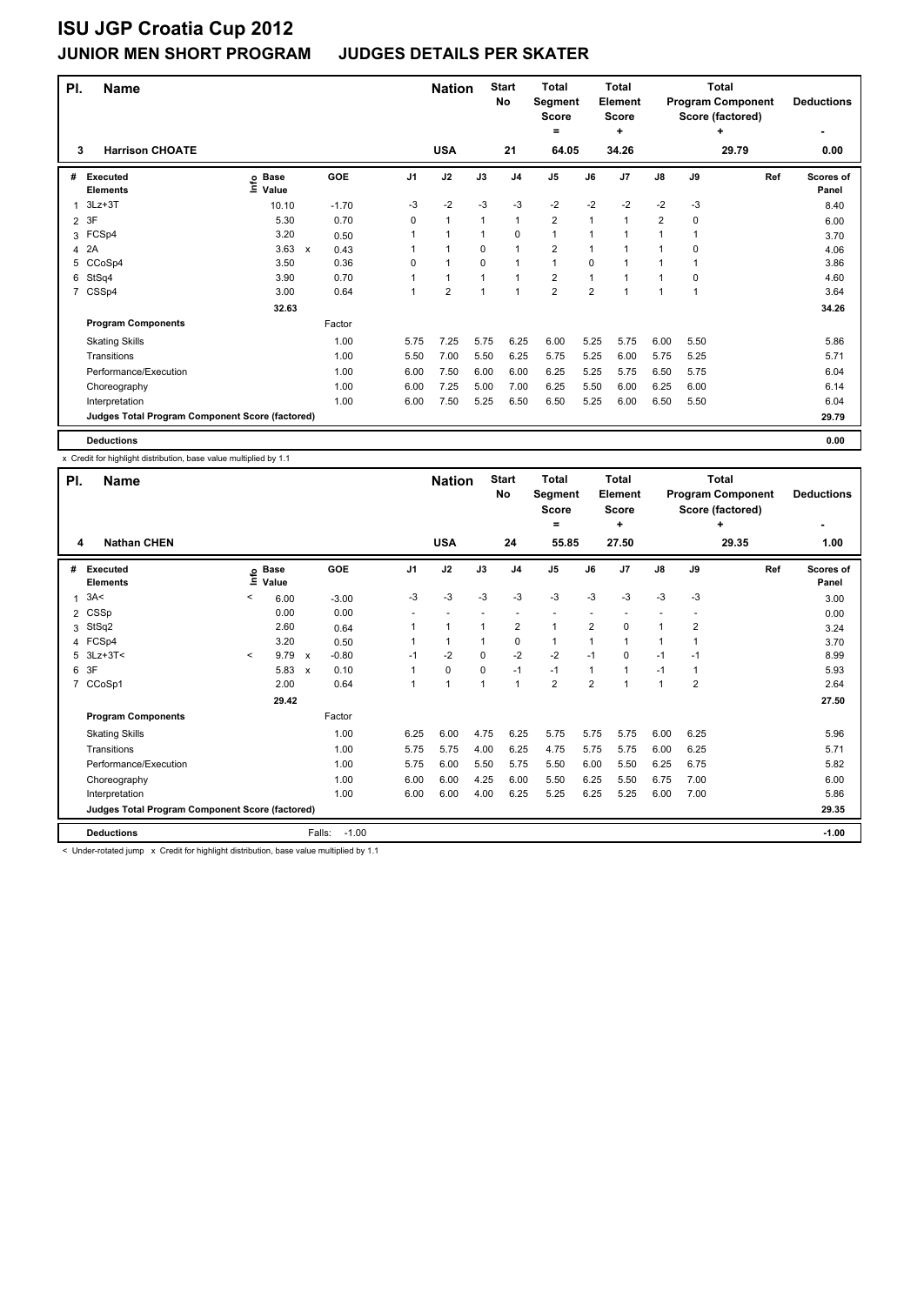| PI.            | <b>Name</b>                                     |                                  |                      |                | <b>Nation</b>  |             | <b>Start</b><br><b>No</b> | <b>Total</b><br>Segment<br><b>Score</b><br>= |                | <b>Total</b><br>Element<br><b>Score</b><br>÷ |                         |                | <b>Total</b><br><b>Program Component</b><br>Score (factored)<br>٠ | <b>Deductions</b>         |
|----------------|-------------------------------------------------|----------------------------------|----------------------|----------------|----------------|-------------|---------------------------|----------------------------------------------|----------------|----------------------------------------------|-------------------------|----------------|-------------------------------------------------------------------|---------------------------|
| 5              | <b>Chih-I TSAO</b>                              |                                  |                      |                | <b>TPE</b>     |             | 18                        | 53.94                                        |                | 28.19                                        |                         |                | 25.75                                                             | 0.00                      |
| #              | <b>Executed</b><br><b>Elements</b>              | <b>Base</b><br>e Base<br>⊆ Value | GOE                  | J <sub>1</sub> | J2             | J3          | J <sub>4</sub>            | J <sub>5</sub>                               | J6             | J7                                           | $\mathsf{J}8$           | J9             | Ref                                                               | <b>Scores of</b><br>Panel |
|                | $3Lz + 2T$                                      | 7.30                             | 0.60                 | 0              | $\mathbf 0$    | 1           | $\mathbf{1}$              | $\mathbf{1}$                                 | 1              | $\mathbf 0$                                  | $\overline{\mathbf{c}}$ | $\overline{2}$ |                                                                   | 7.90                      |
| $\overline{2}$ | 3F                                              | 5.30                             | $-0.30$              | 0              | $-1$           | $\Omega$    | $-2$                      | $-1$                                         | 0              | 1                                            | $-1$                    | 0              |                                                                   | 5.00                      |
| 3              | FCSp1                                           | 1.90                             | 0.21                 | 0              | $\mathbf{1}$   |             | $\mathbf 0$               | $\mathbf 0$                                  | 1              | 1                                            | 0                       | 0              |                                                                   | 2.11                      |
| 4              | 2A                                              | 3.63                             | $\mathsf{x}$<br>0.00 | 0              | $\mathbf 0$    | $\mathbf 0$ | $\mathbf 0$               | $\mathbf 0$                                  | 0              | $\Omega$                                     | $\Omega$                | $\mathbf 0$    |                                                                   | 3.63                      |
| 5              | StSq2                                           | 2.60                             | 0.14                 | 0              | $\mathbf 0$    | $\mathbf 0$ | $\pmb{0}$                 | $\mathbf 0$                                  | 1              | 1                                            | 1                       | 0              |                                                                   | 2.74                      |
|                | 6 CSSp3                                         | 2.60                             | 0.64                 |                | $\overline{2}$ | 1           | $\overline{2}$            | $\overline{2}$                               | 1              | 0                                            | 1                       | 1              |                                                                   | 3.24                      |
| $\overline{7}$ | CCoSp3                                          | 3.00                             | 0.57                 | $\overline{2}$ | $\mathbf{1}$   | 1           | $\mathbf{1}$              | 1                                            | $\overline{2}$ | 1                                            | 1                       | 1              |                                                                   | 3.57                      |
|                |                                                 | 26.33                            |                      |                |                |             |                           |                                              |                |                                              |                         |                |                                                                   | 28.19                     |
|                | <b>Program Components</b>                       |                                  | Factor               |                |                |             |                           |                                              |                |                                              |                         |                |                                                                   |                           |
|                | <b>Skating Skills</b>                           |                                  | 1.00                 | 5.50           | 6.00           | 5.50        | 5.50                      | 4.50                                         | 5.25           | 4.75                                         | 5.75                    | 5.25           |                                                                   | 5.36                      |
|                | Transitions                                     |                                  | 1.00                 | 5.00           | 5.75           | 4.50        | 5.25                      | 4.00                                         | 5.00           | 4.25                                         | 5.50                    | 4.50           |                                                                   | 4.86                      |
|                | Performance/Execution                           |                                  | 1.00                 | 5.00           | 6.00           | 5.75        | 5.25                      | 4.50                                         | 5.50           | 4.50                                         | 5.75                    | 5.00           |                                                                   | 5.25                      |
|                | Choreography                                    |                                  | 1.00                 | 5.50           | 5.75           | 4.75        | 5.75                      | 4.50                                         | 5.25           | 4.25                                         | 6.00                    | 5.00           |                                                                   | 5.21                      |
|                | Interpretation                                  |                                  | 1.00                 | 5.50           | 6.00           | 5.00        | 5.00                      | 4.00                                         | 5.00           | 4.25                                         | 5.50                    | 5.25           |                                                                   | 5.07                      |
|                | Judges Total Program Component Score (factored) |                                  |                      |                |                |             |                           |                                              |                |                                              |                         |                |                                                                   | 25.75                     |
|                | <b>Deductions</b>                               |                                  |                      |                |                |             |                           |                                              |                |                                              |                         |                |                                                                   | 0.00                      |

x Credit for highlight distribution, base value multiplied by 1.1

| PI.            | <b>Name</b>                                     |                       |         |                | <b>Nation</b> |             | <b>Start</b><br>No | Total<br>Segment<br><b>Score</b> |                | <b>Total</b><br>Element<br><b>Score</b> |                |                | <b>Total</b><br><b>Program Component</b><br>Score (factored) | <b>Deductions</b>  |
|----------------|-------------------------------------------------|-----------------------|---------|----------------|---------------|-------------|--------------------|----------------------------------|----------------|-----------------------------------------|----------------|----------------|--------------------------------------------------------------|--------------------|
|                |                                                 |                       |         |                |               |             |                    | =                                |                | ÷                                       |                |                | ÷                                                            | ۰                  |
| 6              | <b>Mitchell GORDON</b>                          |                       |         |                | <b>CAN</b>    |             | 15                 | 53.92                            |                | 26.89                                   |                |                | 27.03                                                        | 0.00               |
| #              | Executed<br><b>Elements</b>                     | $E$ Base<br>$E$ Value | GOE     | J <sub>1</sub> | J2            | J3          | J <sub>4</sub>     | J <sub>5</sub>                   | J6             | J7                                      | J8             | J9             | Ref                                                          | Scores of<br>Panel |
| $\mathbf{1}$   | $3Lz + 2T$                                      | 7.30                  | $-0.40$ | $-1$           | $-1$          | $-1$        | $-1$               | $-1$                             | 0              | 0                                       | $\pmb{0}$      | 1              |                                                              | 6.90               |
|                | 2 3F                                            | 5.30                  | $-1.60$ | $-2$           | $-2$          | $-3$        | $-3$               | $-2$                             | $-3$           | $-2$                                    | $-2$           | $-2$           |                                                              | 3.70               |
| 3              | 2A                                              | 3.30                  | 0.07    | 0              | $\mathbf 0$   | $\mathbf 0$ | $\overline{1}$     | $\overline{1}$                   | 0              | 0                                       | $\mathbf 0$    | 0              |                                                              | 3.37               |
|                | 4 FCSp2                                         | 2.30                  | 0.00    | 0              | $\mathbf 0$   | $-1$        | 0                  | $\mathbf 0$                      | 0              | $\Omega$                                | $\mathbf 0$    | 0              |                                                              | 2.30               |
| 5              | CCoSp4                                          | 3.50                  | 0.43    |                | $\mathbf{1}$  | $\mathbf 0$ | 0                  | $\mathbf{1}$                     |                |                                         | $\overline{1}$ |                |                                                              | 3.93               |
| 6              | StSq3                                           | 3.30                  | 0.36    |                | 0             | 1           | 1                  | $\overline{2}$                   |                | 0                                       | $\overline{1}$ | 0              |                                                              | 3.66               |
| $\overline{7}$ | CSSp3                                           | 2.60                  | 0.43    | 1              | $\mathbf 0$   | 1           | 1                  | $\overline{1}$                   | $\overline{1}$ |                                         | $-1$           | $\overline{1}$ |                                                              | 3.03               |
|                |                                                 | 27.60                 |         |                |               |             |                    |                                  |                |                                         |                |                |                                                              | 26.89              |
|                | <b>Program Components</b>                       |                       | Factor  |                |               |             |                    |                                  |                |                                         |                |                |                                                              |                    |
|                | <b>Skating Skills</b>                           |                       | 1.00    | 5.75           | 6.00          | 5.25        | 6.00               | 5.75                             | 5.50           | 5.75                                    | 5.50           | 4.75           |                                                              | 5.64               |
|                | Transitions                                     |                       | 1.00    | 5.25           | 5.50          | 4.25        | 5.25               | 4.50                             | 5.25           | 5.00                                    | 5.00           | 5.25           |                                                              | 5.07               |
|                | Performance/Execution                           |                       | 1.00    | 5.75           | 5.75          | 5.00        | 6.00               | 5.75                             | 5.25           | 5.25                                    | 5.75           | 5.00           |                                                              | 5.50               |
|                | Choreography                                    |                       | 1.00    | 5.75           | 5.75          | 4.00        | 5.50               | 5.50                             | 5.50           | 5.50                                    | 5.00           | 5.00           |                                                              | 5.39               |
|                | Interpretation                                  |                       | 1.00    | 5.50           | 6.00          | 5.00        | 5.75               | 5.50                             | 5.50           | 5.25                                    | 5.00           | 5.50           |                                                              | 5.43               |
|                | Judges Total Program Component Score (factored) |                       |         |                |               |             |                    |                                  |                |                                         |                |                |                                                              | 27.03              |

**Deductions 0.00**

| PI.            | <b>Name</b>                                     |    |                      |                           |            |                | <b>Nation</b> |              | <b>Start</b><br>No | <b>Total</b><br>Segment<br><b>Score</b> |                | <b>Total</b><br>Element<br><b>Score</b> |              |      | <b>Total</b><br><b>Program Component</b><br>Score (factored) | <b>Deductions</b>  |
|----------------|-------------------------------------------------|----|----------------------|---------------------------|------------|----------------|---------------|--------------|--------------------|-----------------------------------------|----------------|-----------------------------------------|--------------|------|--------------------------------------------------------------|--------------------|
|                |                                                 |    |                      |                           |            |                |               |              |                    | =                                       |                | ٠                                       |              |      | $\ddot{}$                                                    |                    |
| 7              | <b>David KRANJEC</b>                            |    |                      |                           |            |                | <b>AUS</b>    |              | 23                 | 51.98                                   |                | 26.83                                   |              |      | 25.15                                                        | 0.00               |
| #              | Executed<br><b>Elements</b>                     | ۴ů | <b>Base</b><br>Value |                           | <b>GOE</b> | J <sub>1</sub> | J2            | J3           | J <sub>4</sub>     | J5                                      | J6             | J <sub>7</sub>                          | J8           | J9   | Ref                                                          | Scores of<br>Panel |
| $\overline{1}$ | $3T+3T$                                         |    | 8.20                 |                           | $-1.30$    | $-2$           | $-2$          | $-3$         | $-2$               | $-2$                                    | $-1$           | $-2$                                    | $-2$         | $-1$ |                                                              | 6.90               |
| 2              | 3F                                              | e  | 5.30                 |                           | $-1.60$    | $-2$           | $-2$          | $-3$         | $-2$               | $-3$                                    | $-2$           | $-1$                                    | $-2$         | $-3$ |                                                              | 3.70               |
| 3              | CCoSp4                                          |    | 3.50                 |                           | 0.17       | 1              | $\mathbf 0$   | $\mathbf 0$  | $-1$               | $\mathbf{1}$                            | 1              | 1                                       | $-1$         | 0    |                                                              | 3.67               |
| 4              | 2A                                              |    | 3.63                 | $\boldsymbol{\mathsf{x}}$ | 0.50       | 1              | $\mathbf{1}$  | $\mathbf{1}$ | $\mathbf{1}$       | $\overline{1}$                          | $\Omega$       | $\overline{2}$                          | $\mathbf{1}$ |      |                                                              | 4.13               |
| 5              | FCSp2                                           |    | 2.30                 |                           | 0.36       | 1              | $\mathbf{1}$  | $\Omega$     | 0                  | $\overline{1}$                          |                |                                         | 0            |      |                                                              | 2.66               |
| 6              | StSq2                                           |    | 2.60                 |                           | 0.21       | 1              | 0             | $\Omega$     | 0                  | $\overline{1}$                          |                | $\Omega$                                | 0            |      |                                                              | 2.81               |
| $\overline{7}$ | CSSp3                                           |    | 2.60                 |                           | 0.36       | 1              | 0             | $\mathbf 0$  | 1                  | $\overline{1}$                          | $\overline{1}$ |                                         | $-1$         | 1    |                                                              | 2.96               |
|                |                                                 |    | 28.13                |                           |            |                |               |              |                    |                                         |                |                                         |              |      |                                                              | 26.83              |
|                | <b>Program Components</b>                       |    |                      |                           | Factor     |                |               |              |                    |                                         |                |                                         |              |      |                                                              |                    |
|                | <b>Skating Skills</b>                           |    |                      |                           | 1.00       | 6.00           | 6.00          | 4.25         | 5.50               | 5.00                                    | 5.00           | 5.50                                    | 5.00         | 5.00 |                                                              | 5.29               |
|                | Transitions                                     |    |                      |                           | 1.00       | 6.00           | 5.75          | 3.75         | 4.75               | 4.25                                    | 4.75           | 5.00                                    | 4.25         | 4.50 |                                                              | 4.75               |
|                | Performance/Execution                           |    |                      |                           | 1.00       | 6.00           | 6.00          | 4.25         | 5.00               | 5.00                                    | 5.00           | 5.25                                    | 4.50         | 5.50 |                                                              | 5.18               |
|                | Choreography                                    |    |                      |                           | 1.00       | 6.25           | 5.75          | 4.00         | 4.75               | 4.50                                    | 4.75           | 5.25                                    | 4.75         | 5.25 |                                                              | 5.00               |
|                | Interpretation                                  |    |                      |                           | 1.00       | 5.75           | 6.00          | 3.75         | 4.75               | 4.75                                    | 4.75           | 5.00                                    | 4.50         | 5.00 |                                                              | 4.93               |
|                | Judges Total Program Component Score (factored) |    |                      |                           |            |                |               |              |                    |                                         |                |                                         |              |      |                                                              | 25.15              |
|                | <b>Deductions</b>                               |    |                      |                           |            |                |               |              |                    |                                         |                |                                         |              |      |                                                              | 0.00               |

x Credit for highlight distribution, base value multiplied by 1.1 e Jump take off with wrong edge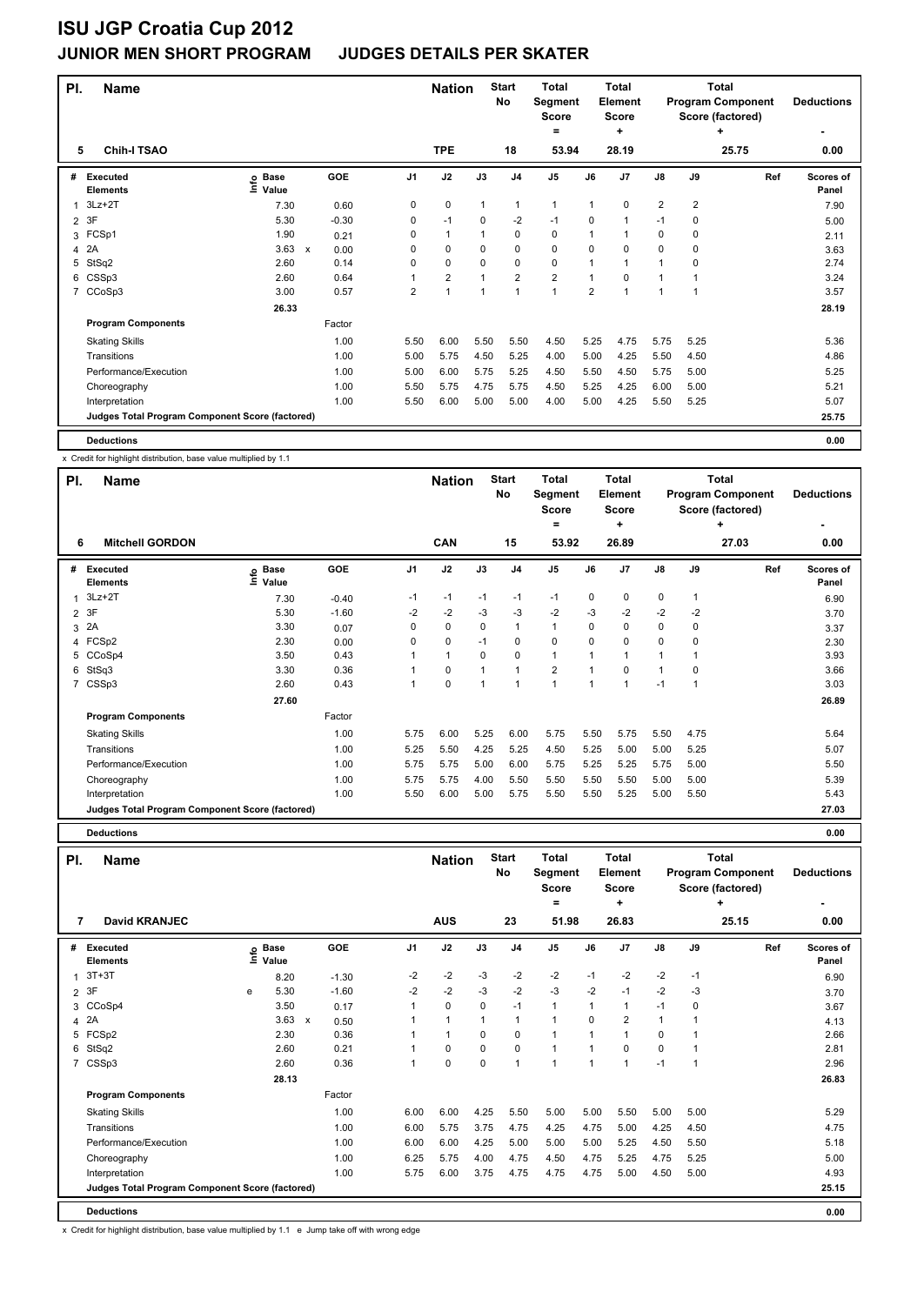| PI. | <b>Name</b>                                     |   |                   |                           |         |      | <b>Nation</b>  |              | <b>Start</b><br><b>No</b> | <b>Total</b><br>Segment<br><b>Score</b><br>$\equiv$ |                         | <b>Total</b><br>Element<br><b>Score</b><br>٠ |               |                | <b>Total</b><br><b>Program Component</b><br>Score (factored)<br>٠ | <b>Deductions</b>         |
|-----|-------------------------------------------------|---|-------------------|---------------------------|---------|------|----------------|--------------|---------------------------|-----------------------------------------------------|-------------------------|----------------------------------------------|---------------|----------------|-------------------------------------------------------------------|---------------------------|
| 8   | Jin Seo KIM                                     |   |                   |                           |         |      | <b>KOR</b>     |              | 11                        | 51.37                                               |                         | 25.52                                        |               |                | 26.85                                                             | 1.00                      |
| #   | <b>Executed</b><br><b>Elements</b>              |   | e Base<br>E Value | <b>GOE</b>                |         | J1   | J2             | J3           | J <sub>4</sub>            | J <sub>5</sub>                                      | J6                      | J7                                           | $\mathsf{J}8$ | J9             | Ref                                                               | <b>Scores of</b><br>Panel |
| 1   | 3A                                              |   | 8.50              |                           | 1.14    | 1    | $\mathbf{1}$   | $\mathbf{1}$ | $\mathbf{1}$              | 1                                                   | $\overline{\mathbf{c}}$ | 1                                            | 1             | $\overline{2}$ |                                                                   | 9.64                      |
| 2   | 3T+COMBO                                        |   | 4.10              |                           | $-2.10$ | $-3$ | $-3$           | $-3$         | $-3$                      | $-3$                                                | $-3$                    | $-3$                                         | $-3$          | $-3$           |                                                                   | 2.00                      |
| 3   | CSSp3                                           |   | 2.60              |                           | 0.36    | 1    | $\mathbf{1}$   | $\mathbf{1}$ | $\mathbf{1}$              | $\mathbf{1}$                                        | 1                       | 0                                            | 0             | 0              |                                                                   | 2.96                      |
| 4   | StSq3                                           |   | 3.30              |                           | 0.64    |      | $\mathbf{1}$   | 2            | $\mathbf{1}$              | $\overline{\mathbf{c}}$                             | 1                       | $\overline{\mathbf{c}}$                      | $\mathbf{1}$  |                |                                                                   | 3.94                      |
| 5   | 1F                                              | e | 0.55              | $\boldsymbol{\mathsf{x}}$ | $-0.30$ | $-3$ | -3             | $-3$         | $-3$                      | $-3$                                                | $-3$                    | $-3$                                         | $-3$          | -3             |                                                                   | 0.25                      |
| 6   | FCSp2                                           |   | 2.30              |                           | 0.43    | 1    | $\overline{2}$ | $\mathbf{1}$ | $\mathbf 0$               | 1                                                   | 1                       | $\mathbf{1}$                                 | 1             | 0              |                                                                   | 2.73                      |
| 7   | CCoSp4                                          |   | 3.50              |                           | 0.50    | 1    | 1              | $\mathbf{1}$ | $\mathbf 0$               | 1                                                   | 1                       | 1                                            | 1             | 1              |                                                                   | 4.00                      |
|     |                                                 |   | 24.85             |                           |         |      |                |              |                           |                                                     |                         |                                              |               |                |                                                                   | 25.52                     |
|     | <b>Program Components</b>                       |   |                   | Factor                    |         |      |                |              |                           |                                                     |                         |                                              |               |                |                                                                   |                           |
|     | <b>Skating Skills</b>                           |   |                   |                           | 1.00    | 5.50 | 6.25           | 5.00         | 5.50                      | 5.25                                                | 5.50                    | 5.75                                         | 5.75          | 5.00           |                                                                   | 5.46                      |
|     | Transitions                                     |   |                   |                           | 1.00    | 4.75 | 6.00           | 3.75         | 4.50                      | 4.25                                                | 5.00                    | 6.00                                         | 5.25          | 5.25           |                                                                   | 5.00                      |
|     | Performance/Execution                           |   |                   |                           | 1.00    | 5.25 | 6.00           | 4.75         | 5.25                      | 5.00                                                | 5.25                    | 5.75                                         | 5.00          | 5.75           |                                                                   | 5.32                      |
|     | Choreography                                    |   |                   |                           | 1.00    | 5.25 | 6.00           | 4.00         | 5.50                      | 5.50                                                | 5.00                    | 5.75                                         | 6.00          | 6.25           |                                                                   | 5.57                      |
|     | Interpretation                                  |   |                   |                           | 1.00    | 5.50 | 6.25           | 5.00         | 5.50                      | 5.25                                                | 5.00                    | 6.00                                         | 5.25          | 6.00           |                                                                   | 5.50                      |
|     | Judges Total Program Component Score (factored) |   |                   |                           |         |      |                |              |                           |                                                     |                         |                                              |               |                |                                                                   | 26.85                     |
|     | <b>Deductions</b>                               |   |                   | Falls:                    | $-1.00$ |      |                |              |                           |                                                     |                         |                                              |               |                |                                                                   | $-1.00$                   |

x Credit for highlight distribution, base value multiplied by 1.1 e Jump take off with wrong edge

| PI.            | <b>Name</b>                                     |   |                   |         |                | <b>Nation</b> |              | <b>Start</b><br>No | <b>Total</b><br>Segment<br><b>Score</b><br>= |             | <b>Total</b><br>Element<br><b>Score</b><br>٠ |              |                | Total<br><b>Program Component</b><br>Score (factored)<br>٠ | <b>Deductions</b>         |
|----------------|-------------------------------------------------|---|-------------------|---------|----------------|---------------|--------------|--------------------|----------------------------------------------|-------------|----------------------------------------------|--------------|----------------|------------------------------------------------------------|---------------------------|
| 9              | <b>Pavel IGNATENKO</b>                          |   |                   |         |                | <b>BLR</b>    |              | 6                  | 50.93                                        |             | 26.93                                        |              |                | 24.00                                                      | 0.00                      |
| #              | <b>Executed</b><br><b>Elements</b>              |   | e Base<br>E Value | GOE     | J <sub>1</sub> | J2            | J3           | J <sub>4</sub>     | J <sub>5</sub>                               | J6          | J7                                           | J8           | J9             | Ref                                                        | <b>Scores of</b><br>Panel |
| 1              | 2A                                              |   | 3.30              | 0.43    | 0              | $\mathbf{1}$  | $\mathbf{1}$ | $\mathbf 0$        | $\mathbf{1}$                                 | 1           |                                              | $\mathbf{1}$ | $\overline{2}$ |                                                            | 3.73                      |
| $\overline{2}$ | $3Lz + 2T$                                      |   | 7.30              | 0.30    | $\Omega$       | $\mathbf 0$   | 0            | $\mathbf{1}$       | $\mathbf 0$                                  | 1           |                                              | 0            | 1              |                                                            | 7.60                      |
| 3              | FCSp2                                           |   | 2.30              | $-0.13$ | 0              | $\pmb{0}$     | $-1$         | $-1$               | $\pmb{0}$                                    | $-1$        |                                              | $\mathbf 0$  | $-1$           |                                                            | 2.17                      |
|                | 4 3F                                            | e | 5.30              | $-1.10$ | $-2$           | $-1$          | $-2$         | $-2$               | $-2$                                         | $\mathbf 0$ | $-1$                                         | $-1$         | $-2$           |                                                            | 4.20                      |
| 5              | StSq2                                           |   | 2.60              | 0.36    | 0              | $\mathbf{1}$  | $\mathbf{1}$ | $\mathbf{1}$       | $\mathbf{1}$                                 | 1           | 0                                            | $\mathbf{1}$ | 0              |                                                            | 2.96                      |
| 6              | CSSp4                                           |   | 3.00              | 0.36    |                | $\mathbf 0$   | $-1$         | 0                  | $\mathbf{1}$                                 |             | 2                                            | $\mathbf{1}$ |                |                                                            | 3.36                      |
| $7^{\circ}$    | CCoSp3                                          |   | 3.00              | $-0.09$ | 0              | $\mathbf 0$   | $-1$         | $-1$               | $\mathbf 0$                                  | $\Omega$    |                                              | $\mathbf 0$  | $-1$           |                                                            | 2.91                      |
|                |                                                 |   | 26.80             |         |                |               |              |                    |                                              |             |                                              |              |                |                                                            | 26.93                     |
|                | <b>Program Components</b>                       |   |                   | Factor  |                |               |              |                    |                                              |             |                                              |              |                |                                                            |                           |
|                | <b>Skating Skills</b>                           |   |                   | 1.00    | 4.75           | 5.75          | 5.25         | 5.00               | 4.75                                         | 5.50        | 4.75                                         | 5.25         | 4.25           |                                                            | 5.04                      |
|                | Transitions                                     |   |                   | 1.00    | 4.00           | 5.50          | 4.75         | 3.75               | 4.00                                         | 5.00        | 5.00                                         | 5.00         | 3.75           |                                                            | 4.50                      |
|                | Performance/Execution                           |   |                   | 1.00    | 4.25           | 5.75          | 5.00         | 4.50               | 4.50                                         | 5.25        | 4.75                                         | 5.25         | 4.50           |                                                            | 4.82                      |
|                | Choreography                                    |   |                   | 1.00    | 4.50           | 5.75          | 4.50         | 4.75               | 4.75                                         | 5.00        | 4.75                                         | 5.50         | 4.00           |                                                            | 4.82                      |
|                | Interpretation                                  |   |                   | 1.00    | 4.25           | 5.75          | 5.50         | 5.00               | 4.00                                         | 5.25        | 4.50                                         | 5.00         | 4.25           |                                                            | 4.82                      |
|                | Judges Total Program Component Score (factored) |   |                   |         |                |               |              |                    |                                              |             |                                              |              |                |                                                            | 24.00                     |
|                | <b>Deductions</b>                               |   |                   |         |                |               |              |                    |                                              |             |                                              |              |                |                                                            | 0.00                      |

e Jump take off with wrong edge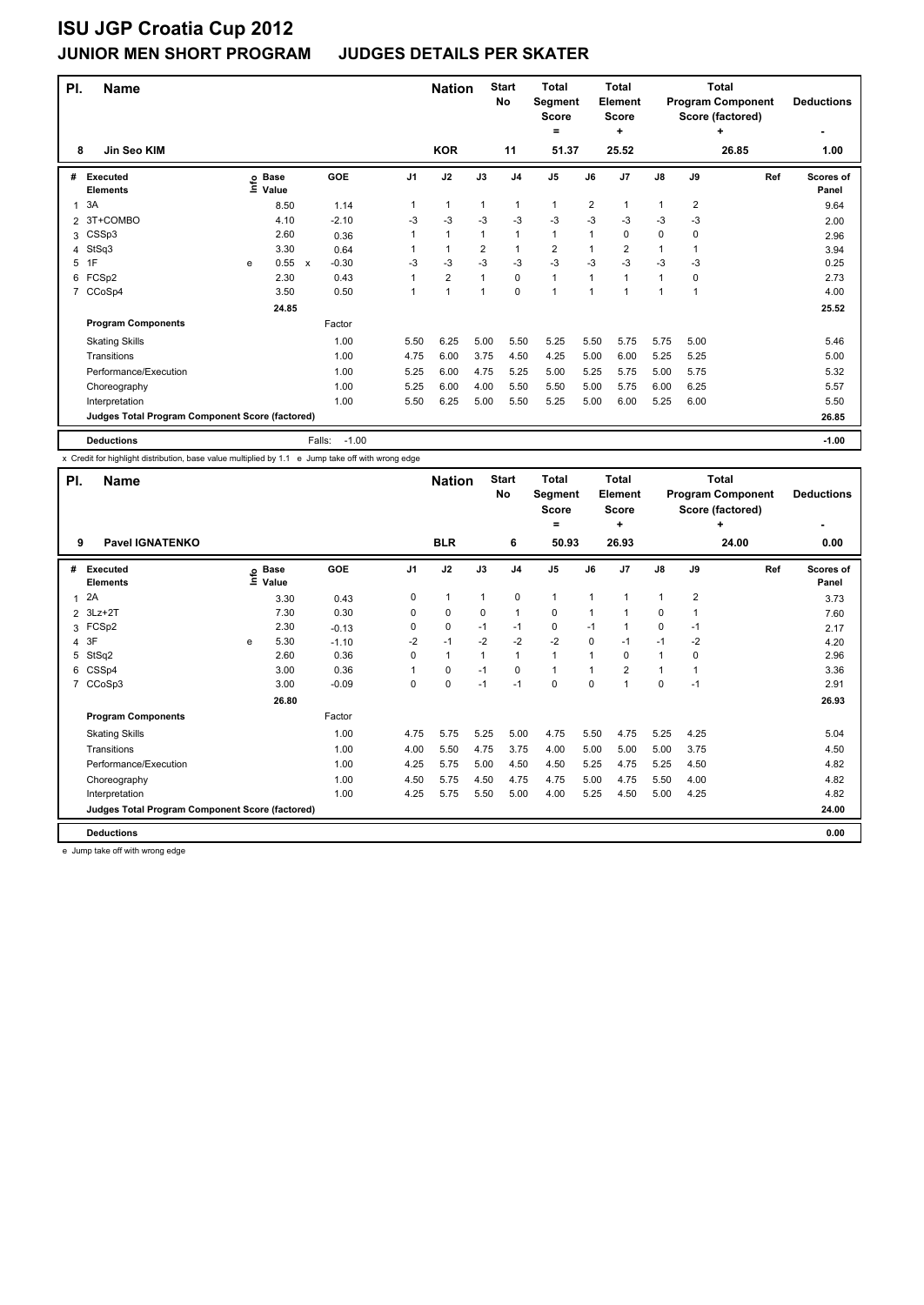| PI. | <b>Name</b>                                     |       |                      |                   |                | <b>Nation</b> |              | <b>Start</b><br><b>No</b> | <b>Total</b><br>Segment<br><b>Score</b><br>$=$ |      | <b>Total</b><br>Element<br><b>Score</b><br>٠ |               |      | <b>Total</b><br><b>Program Component</b><br>Score (factored)<br>٠ | <b>Deductions</b><br>٠ |
|-----|-------------------------------------------------|-------|----------------------|-------------------|----------------|---------------|--------------|---------------------------|------------------------------------------------|------|----------------------------------------------|---------------|------|-------------------------------------------------------------------|------------------------|
| 10  | Sei KAWAHARA                                    |       |                      |                   |                | <b>JPN</b>    |              | 12                        | 50.91                                          |      | 28.38                                        |               |      | 24.53                                                             | 2.00                   |
| #   | <b>Executed</b><br><b>Elements</b>              | ١nfo  | <b>Base</b><br>Value | <b>GOE</b>        | J <sub>1</sub> | J2            | J3           | J <sub>4</sub>            | J <sub>5</sub>                                 | J6   | J7                                           | $\mathsf{J}8$ | J9   | Ref                                                               | Scores of<br>Panel     |
| 1   | 3A                                              |       | 8.50                 | $-3.00$           | -3             | -3            | -3           | -3                        | $-3$                                           | $-3$ | -3                                           | $-3$          | -3   |                                                                   | 5.50                   |
| 2   | $3Lz + 3T <$                                    | $\,<$ | 8.90                 | $-2.00$           | $-3$           | $-2$          | $-3$         | $-3$                      | $-3$                                           | $-3$ | $-3$                                         | $-2$          | $-3$ |                                                                   | 6.90                   |
| 3   | 3F                                              | e     | 5.30                 | $-1.20$           | $-1$           | $-1$          | $-2$         | $-2$                      | $-2$                                           | $-2$ | $-1$                                         | $-2$          | $-2$ |                                                                   | 4.10                   |
| 4   | FCSp3                                           |       | 2.80                 | $-0.09$           | 0              | 0             | 0            | $-1$                      | 0                                              | 0    | 1                                            | $-1$          | $-2$ |                                                                   | 2.71                   |
| 5   | CCoSp3                                          |       | 3.00                 | $-0.09$           | 0              | 0             | 0            | 0                         | $-1$                                           | 0    | 0                                            | $-1$          | $-1$ |                                                                   | 2.91                   |
| 6   | StSq3                                           |       | 3.30                 | 0.29              | 1              | 0             | $\mathbf{1}$ | 0                         | $\mathbf{1}$                                   | 1    | 1                                            | 0             | 0    |                                                                   | 3.59                   |
| 7   | CSSp3                                           |       | 2.60                 | 0.07              | 1              | 0             | $\mathbf 0$  | $\mathbf 0$               | $-1$                                           | 0    | 1                                            | 0             | 0    |                                                                   | 2.67                   |
|     |                                                 |       | 34.40                |                   |                |               |              |                           |                                                |      |                                              |               |      |                                                                   | 28.38                  |
|     | <b>Program Components</b>                       |       |                      | Factor            |                |               |              |                           |                                                |      |                                              |               |      |                                                                   |                        |
|     | <b>Skating Skills</b>                           |       |                      | 1.00              | 5.25           | 5.75          | 5.25         | 5.75                      | 4.50                                           | 5.25 | 5.50                                         | 5.25          | 3.75 |                                                                   | 5.25                   |
|     | Transitions                                     |       |                      | 1.00              | 4.50           | 5.50          | 4.25         | 4.50                      | 4.00                                           | 5.00 | 5.25                                         | 4.50          | 3.50 |                                                                   | 4.57                   |
|     | Performance/Execution                           |       |                      | 1.00              | 5.00           | 5.50          | 5.50         | 5.00                      | 3.75                                           | 5.25 | 5.50                                         | 4.75          | 3.50 |                                                                   | 4.96                   |
|     | Choreography                                    |       |                      | 1.00              | 5.00           | 5.75          | 5.00         | 5.25                      | 3.75                                           | 5.00 | 5.25                                         | 5.00          | 3.25 |                                                                   | 4.89                   |
|     | Interpretation                                  |       |                      | 1.00              | 5.00           | 5.75          | 5.25         | 5.25                      | 3.50                                           | 5.25 | 5.00                                         | 4.75          | 3.00 |                                                                   | 4.86                   |
|     | Judges Total Program Component Score (factored) |       |                      |                   |                |               |              |                           |                                                |      |                                              |               |      |                                                                   | 24.53                  |
|     | <b>Deductions</b>                               |       |                      | $-2.00$<br>Falls: |                |               |              |                           |                                                |      |                                              |               |      |                                                                   | $-2.00$                |

< Under-rotated jump e Jump take off with wrong edge

| PI.            | <b>Name</b>                                     |      |                      | <b>Nation</b>             |         | <b>Start</b><br>No | <b>Total</b><br>Segment<br><b>Score</b><br>= |                | <b>Total</b><br>Element<br><b>Score</b><br>٠ |                      |          | Total<br><b>Program Component</b><br>Score (factored)<br>٠ | <b>Deductions</b> |             |       |                           |
|----------------|-------------------------------------------------|------|----------------------|---------------------------|---------|--------------------|----------------------------------------------|----------------|----------------------------------------------|----------------------|----------|------------------------------------------------------------|-------------------|-------------|-------|---------------------------|
| 11             | <b>Michael Christian MARTINEZ</b>               |      |                      |                           |         |                    | PHI                                          |                | 1                                            | 50.67                |          | 28.10                                                      |                   |             | 22.57 | 0.00                      |
| #              | Executed<br><b>Elements</b>                     | lnfo | <b>Base</b><br>Value |                           | GOE     | J <sub>1</sub>     | J2                                           | J3             | J <sub>4</sub>                               | J5                   | J6       | J7                                                         | $\mathsf{J}8$     | J9          | Ref   | <b>Scores of</b><br>Panel |
| 1              | 3A                                              |      | 8.50                 |                           | 0.14    | 0                  | $\pmb{0}$                                    | $\mathbf 0$    | $\pmb{0}$                                    | $-1$                 | 1        |                                                            | 0                 | $\mathbf 0$ |       | 8.64                      |
| $\overline{2}$ | 2F                                              | e    | 1.80                 |                           | $-0.56$ | $-2$               | $-1$                                         | -3             | $-3$                                         | $-2$                 | $-1$     | 0                                                          | $-2$              | $-2$        |       | 1.24                      |
| 3              | FCSp4                                           |      | 3.20                 |                           | 0.21    |                    | $\mathbf{1}$                                 | 0              | 0                                            | $-1$                 | 1        |                                                            | 0                 | 0           |       | 3.41                      |
| 4              | StSq4                                           |      | 3.90                 |                           | 0.20    | 0                  | 0                                            |                | 0                                            | 0                    | 1        |                                                            | 0                 | 0           |       | 4.10                      |
| 5.             | 3Lo+COMBO                                       |      | 5.61                 | $\boldsymbol{\mathsf{x}}$ | $-2.10$ | $-3$               | $-3$                                         | $-3$           | $-3$                                         | $-3$                 | $-3$     | $-3$                                                       | $-3$              | $-3$        |       | 3.51                      |
| 6              | CSSp4                                           |      | 3.00                 |                           | 0.06    |                    | 0                                            | $\mathbf 1$    | 0                                            | $-1$                 | $\Omega$ |                                                            | $-1$              | $-1$        |       | 3.06                      |
| $\overline{7}$ | CCoSp4                                          |      | 3.50                 |                           | 0.64    | $\overline{2}$     | $\overline{2}$                               | $\overline{2}$ | $\overline{1}$                               | $\blacktriangleleft$ | 1        |                                                            | $\mathbf{1}$      | -1          |       | 4.14                      |
|                |                                                 |      | 29.51                |                           |         |                    |                                              |                |                                              |                      |          |                                                            |                   |             |       | 28.10                     |
|                | <b>Program Components</b>                       |      |                      |                           | Factor  |                    |                                              |                |                                              |                      |          |                                                            |                   |             |       |                           |
|                | <b>Skating Skills</b>                           |      |                      |                           | 1.00    | 4.75               | 4.75                                         | 2.75           | 4.25                                         | 3.75                 | 5.25     | 5.75                                                       | 5.50              | 4.00        |       | 4.61                      |
|                | Transitions                                     |      |                      |                           | 1.00    | 4.50               | 4.50                                         | 4.50           | 4.25                                         | 3.00                 | 4.75     | 5.75                                                       | 5.00              | 3.75        |       | 4.46                      |
|                | Performance/Execution                           |      |                      |                           | 1.00    | 5.00               | 4.75                                         | 3.50           | 4.50                                         | 3.50                 | 4.75     | 5.50                                                       | 4.75              | 4.50        |       | 4.54                      |
|                | Choreography                                    |      |                      |                           | 1.00    | 5.00               | 4.50                                         | 3.25           | 5.00                                         | 3.50                 | 4.75     | 5.50                                                       | 5.00              | 3.50        |       | 4.46                      |
|                | Interpretation                                  |      |                      |                           | 1.00    | 4.75               | 4.50                                         | 2.75           | 4.75                                         | 3.50                 | 5.00     | 5.25                                                       | 4.75              | 4.25        |       | 4.50                      |
|                | Judges Total Program Component Score (factored) |      |                      |                           |         |                    |                                              |                |                                              |                      |          |                                                            |                   |             |       | 22.57                     |
|                | <b>Deductions</b>                               |      |                      |                           |         |                    |                                              |                |                                              |                      |          |                                                            |                   |             |       | 0.00                      |

x Credit for highlight distribution, base value multiplied by 1.1 e Jump take off with wrong edge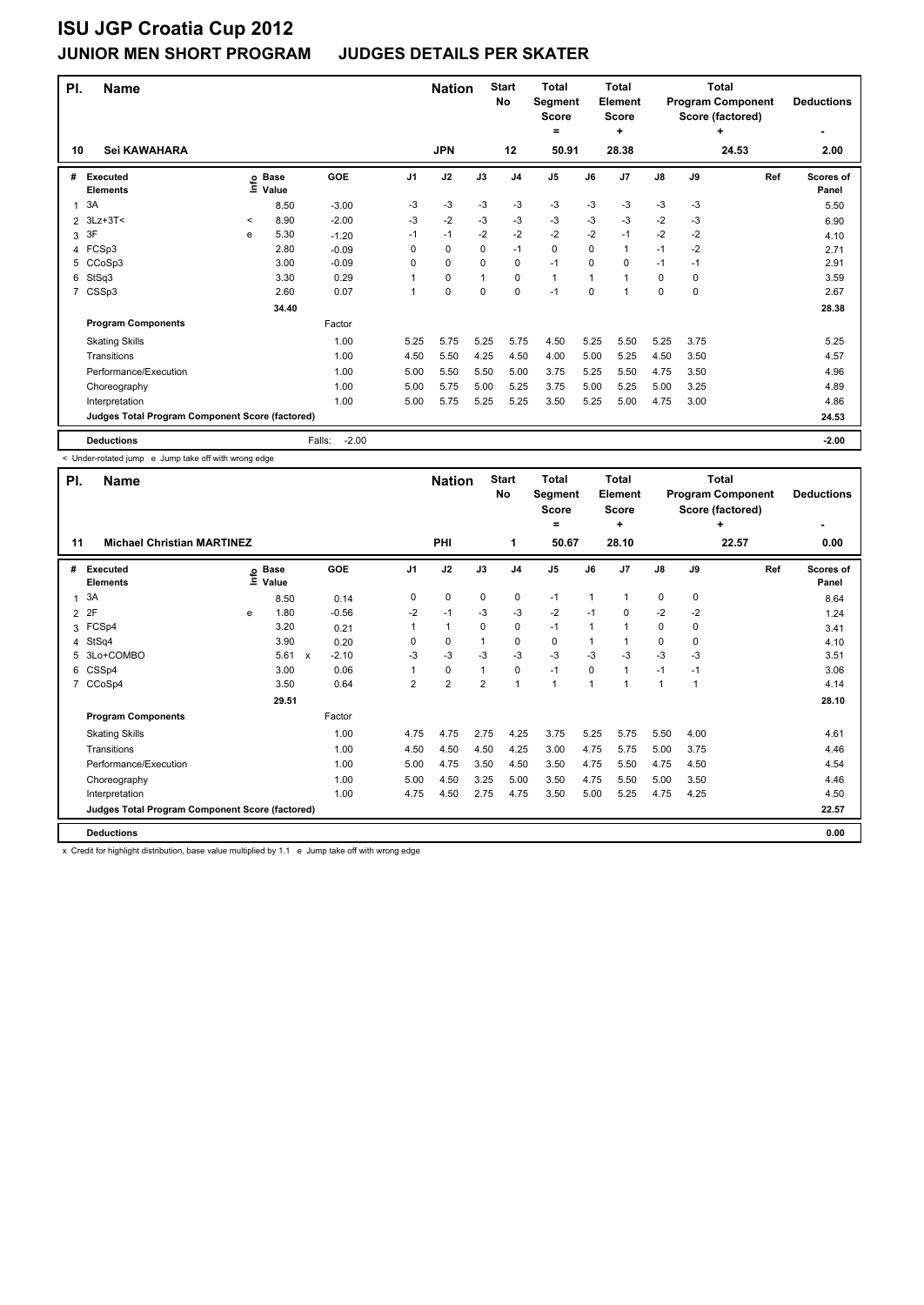| PI.            | <b>Name</b>                                     |      |                      |         |                | <b>Nation</b> |             | <b>Start</b><br>No | <b>Total</b><br>Segment<br><b>Score</b> |              | <b>Total</b><br>Element<br><b>Score</b> |               |             | <b>Total</b><br><b>Program Component</b><br>Score (factored) | <b>Deductions</b>  |
|----------------|-------------------------------------------------|------|----------------------|---------|----------------|---------------|-------------|--------------------|-----------------------------------------|--------------|-----------------------------------------|---------------|-------------|--------------------------------------------------------------|--------------------|
| 12             | <b>Petr COUFAL</b>                              |      |                      |         |                | <b>CZE</b>    |             | 19                 | =<br>49.45                              |              | ÷<br>24.41                              |               |             | ٠<br>25.04                                                   | 0.00               |
| #              | <b>Executed</b><br><b>Elements</b>              | lnfo | <b>Base</b><br>Value | GOE     | J <sub>1</sub> | J2            | J3          | J <sub>4</sub>     | J <sub>5</sub>                          | J6           | J <sub>7</sub>                          | $\mathsf{J}8$ | J9          | Ref                                                          | Scores of<br>Panel |
|                | $2Lz + 3T$                                      |      | 6.20                 | $-1.20$ | $-2$           | $-3$          | $-2$        | $-2$               | $-1$                                    | $-1$         | $-2$                                    | $-2$          | $-1$        |                                                              | 5.00               |
| $\overline{2}$ | 3F                                              | e    | 5.30                 | $-1.10$ | $-2$           | $-1$          | $-1$        | $-2$               | $-2$                                    | $-1$         | $-1$                                    | $-2$          | $-2$        |                                                              | 4.20               |
| 3              | CCoSp3                                          |      | 3.00                 | 0.07    | 0              | $\mathbf 0$   | 0           | $-1$               | $\mathbf{1}$                            | 1            | 0                                       | 0             | 0           |                                                              | 3.07               |
| 4              | 2A                                              |      | 3.30                 | 0.07    | 0              | $\mathbf 0$   | $\mathbf 0$ | $\mathbf 0$        | $\overline{2}$                          | $\mathbf 0$  | 0                                       | 1             | 0           |                                                              | 3.37               |
| 5              | FCSp1                                           |      | 1.90                 | 0.14    | 1              | 0             | 0           | 0                  | $\mathbf{1}$                            | 1            | 0                                       | 0             | $\mathbf 0$ |                                                              | 2.04               |
| 6              | CSSp4                                           |      | 3.00                 | 0.07    |                | $\mathbf 0$   | 0           | $\mathbf 0$        | $\mathbf 0$                             | 1            | $\Omega$                                | 0             | 0           |                                                              | 3.07               |
| $\overline{7}$ | StSq3                                           |      | 3.30                 | 0.36    | 0              | $\pmb{0}$     | 1           | 1                  | $\overline{1}$                          | $\mathbf{1}$ | 1                                       | $\mathbf{1}$  | $\mathbf 0$ |                                                              | 3.66               |
|                |                                                 |      | 26.00                |         |                |               |             |                    |                                         |              |                                         |               |             |                                                              | 24.41              |
|                | <b>Program Components</b>                       |      |                      | Factor  |                |               |             |                    |                                         |              |                                         |               |             |                                                              |                    |
|                | <b>Skating Skills</b>                           |      |                      | 1.00    | 5.00           | 5.75          | 5.00        | 5.00               | 5.25                                    | 5.25         | 4.75                                    | 5.75          | 4.50        |                                                              | 5.14               |
|                | Transitions                                     |      |                      | 1.00    | 4.50           | 5.25          | 5.00        | 5.00               | 4.50                                    | 4.75         | 4.50                                    | 5.50          | 4.00        |                                                              | 4.79               |
|                | Performance/Execution                           |      |                      | 1.00    | 5.00           | 5.50          | 5.25        | 5.25               | 5.00                                    | 5.00         | 4.75                                    | 5.25          | 4.50        |                                                              | 5.07               |
|                | Choreography                                    |      |                      | 1.00    | 5.00           | 5.25          | 5.00        | 5.00               | 5.00                                    | 5.25         | 4.75                                    | 5.50          | 4.00        |                                                              | 5.04               |
|                | Interpretation                                  |      |                      | 1.00    | 5.00           | 5.50          | 5.00        | 5.25               | 4.75                                    | 5.00         | 4.50                                    | 5.50          | 4.25        |                                                              | 5.00               |
|                | Judges Total Program Component Score (factored) |      |                      |         |                |               |             |                    |                                         |              |                                         |               |             |                                                              | 25.04              |
|                | <b>Deductions</b>                               |      |                      |         |                |               |             |                    |                                         |              |                                         |               |             |                                                              | 0.00               |

e Jump take off with wrong edge

|                | e vump tane on with wrong euge                  |                            |         |                |               |          |                    |                                         |             |                                         |             |      |                                                              |                    |
|----------------|-------------------------------------------------|----------------------------|---------|----------------|---------------|----------|--------------------|-----------------------------------------|-------------|-----------------------------------------|-------------|------|--------------------------------------------------------------|--------------------|
| PI.            | <b>Name</b>                                     |                            |         |                | <b>Nation</b> |          | <b>Start</b><br>No | <b>Total</b><br>Segment<br><b>Score</b> |             | <b>Total</b><br>Element<br><b>Score</b> |             |      | <b>Total</b><br><b>Program Component</b><br>Score (factored) | <b>Deductions</b>  |
|                |                                                 |                            |         |                |               |          |                    | =                                       |             | ٠                                       |             |      | ÷                                                            |                    |
| 13             | Osman AKGÜN                                     |                            |         |                | <b>TUR</b>    |          | 10                 | 47.56                                   |             | 26.56                                   |             |      | 21.00                                                        | 0.00               |
| #              | <b>Executed</b><br><b>Elements</b>              | e Base<br>E Value<br>Value | GOE     | J <sub>1</sub> | J2            | J3       | J <sub>4</sub>     | J <sub>5</sub>                          | J6          | J7                                      | J8          | J9   | Ref                                                          | Scores of<br>Panel |
| 1              | $3S+3T$                                         | 8.30                       | 0.60    | 0              | 1             | 1        | $\overline{1}$     | $\mathbf{1}$                            | 1           |                                         | 0           | 1    |                                                              | 8.90               |
| $\overline{2}$ | 3F                                              | 5.30                       | 0.10    | 0              | 0             | 0        | $-1$               | 0                                       | 0           |                                         | 0           |      |                                                              | 5.40               |
| 3              | FCSpB                                           | 1.60                       | $-0.21$ | 0              | 0             | $-1$     | $-1$               | $-1$                                    | $-1$        | 0                                       | $-1$        | $-1$ |                                                              | 1.39               |
| 4              | 2A                                              | 3.30                       | 0.00    | 0              | 0             | 0        | $-1$               | 0                                       | $\mathbf 0$ | 0                                       | 0           | 0    |                                                              | 3.30               |
| 5              | CCoSp2                                          | 2.50                       | $-0.13$ | 0              | 0             | $-1$     | $-1$               | $-1$                                    | $\Omega$    | 0                                       | $-1$        | 0    |                                                              | 2.37               |
| 6              | CSSp3                                           | 2.60                       | 0.00    | $\Omega$       | 0             | $\Omega$ | 0                  | $\mathbf 0$                             | $\Omega$    | 0                                       | $-1$        | 0    |                                                              | 2.60               |
| $\overline{7}$ | StSq2                                           | 2.60                       | 0.00    | 0              | $\mathbf 0$   | $\Omega$ | $\mathbf 0$        | $\mathbf 0$                             | $\Omega$    | $\Omega$                                | $\mathbf 0$ | 0    |                                                              | 2.60               |
|                |                                                 | 26.20                      |         |                |               |          |                    |                                         |             |                                         |             |      |                                                              | 26.56              |
|                | <b>Program Components</b>                       |                            | Factor  |                |               |          |                    |                                         |             |                                         |             |      |                                                              |                    |
|                | <b>Skating Skills</b>                           |                            | 1.00    | 4.75           | 5.25          | 3.00     | 4.75               | 3.75                                    | 4.00        | 4.75                                    | 5.00        | 4.50 |                                                              | 4.50               |
|                | Transitions                                     |                            | 1.00    | 4.00           | 4.75          | 2.50     | 3.75               | 3.50                                    | 3.50        | 4.25                                    | 4.50        | 4.00 |                                                              | 3.93               |
|                | Performance/Execution                           |                            | 1.00    | 4.50           | 5.00          | 3.75     | 4.75               | 3.75                                    | 3.75        | 4.00                                    | 4.25        | 4.75 |                                                              | 4.25               |
|                | Choreography                                    |                            | 1.00    | 4.50           | 4.75          | 3.50     | 4.50               | 3.50                                    | 3.75        | 4.25                                    | 4.75        | 4.25 |                                                              | 4.21               |
|                | Interpretation                                  |                            | 1.00    | 4.25           | 5.00          | 3.25     | 4.50               | 3.50                                    | 3.50        | 4.00                                    | 4.50        | 4.50 |                                                              | 4.11               |
|                | Judges Total Program Component Score (factored) |                            |         |                |               |          |                    |                                         |             |                                         |             |      |                                                              | 21.00              |

**Deductions 0.00**

| PI.            | <b>Name</b>                                     |                              |         |                | <b>Nation</b> |          | <b>Start</b><br><b>No</b> | <b>Total</b><br>Segment<br><b>Score</b> |                | Total<br>Element<br><b>Score</b> |                      |             | Total<br><b>Program Component</b><br>Score (factored) | <b>Deductions</b>         |
|----------------|-------------------------------------------------|------------------------------|---------|----------------|---------------|----------|---------------------------|-----------------------------------------|----------------|----------------------------------|----------------------|-------------|-------------------------------------------------------|---------------------------|
| 14             | <b>Panagiotis POLIZOAKIS</b>                    |                              |         |                | <b>GER</b>    |          | 5                         | =<br>47.28                              |                | ٠<br>24.06                       |                      |             | ٠<br>23.22                                            | 0.00                      |
| #              | <b>Executed</b><br><b>Elements</b>              | <b>Base</b><br>lnfo<br>Value | GOE     | J <sub>1</sub> | J2            | J3       | J <sub>4</sub>            | J <sub>5</sub>                          | J6             | J <sub>7</sub>                   | $\mathsf{J}8$        | J9          | Ref                                                   | <b>Scores of</b><br>Panel |
| 1              | $3S+2T$                                         | 5.50                         | 0.60    | 0              | 0             | 1        | 1                         | $\mathbf{1}$                            | 1              | 1                                | $\mathbf{1}$         | $\mathbf 1$ |                                                       | 6.10                      |
| $\overline{2}$ | 3F                                              | 5.30                         | $-1.80$ | -2             | $-2$          | $-3$     | $-3$                      | $-3$                                    | $-3$           | $-3$                             | $-2$                 | $-2$        |                                                       | 3.50                      |
| 3              | FCSp2                                           | 2.30                         | $-0.10$ | 0              | $\mathbf{1}$  | $-2$     | $-2$                      | $\pmb{0}$                               | $-1$           | $\mathbf{1}$                     | $-1$                 | 0           |                                                       | 2.20                      |
| 4              | 2A                                              | 3.30                         | 0.00    | 0              | $\mathbf 0$   | 0        | $\pmb{0}$                 | $\mathbf 0$                             | 0              | $\Omega$                         | 0                    | 0           |                                                       | 3.30                      |
| 5              | StSq3                                           | 3.30                         | 0.50    |                | $\mathbf{1}$  | 1        | $-1$                      | $\mathbf{1}$                            | $\overline{1}$ | 1                                | $\blacktriangleleft$ |             |                                                       | 3.80                      |
| 6              | CSSp2                                           | 2.30                         | 0.36    |                | 0             | $\Omega$ | $\mathbf 0$               | $\mathbf{1}$                            | 1              | 1                                | 1                    |             |                                                       | 2.66                      |
| $\overline{7}$ | CCoSp2                                          | 2.50                         | 0.00    | 0              | $\mathbf 0$   | $-1$     | $\mathbf 0$               | $\mathbf 0$                             | $\mathbf 0$    | $\overline{2}$                   | 0                    | $\mathbf 0$ |                                                       | 2.50                      |
|                |                                                 | 24.50                        |         |                |               |          |                           |                                         |                |                                  |                      |             |                                                       | 24.06                     |
|                | <b>Program Components</b>                       |                              | Factor  |                |               |          |                           |                                         |                |                                  |                      |             |                                                       |                           |
|                | <b>Skating Skills</b>                           |                              | 1.00    | 5.00           | 5.00          | 4.50     | 4.00                      | 4.75                                    | 4.50           | 5.00                             | 5.25                 | 4.25        |                                                       | 4.71                      |
|                | Transitions                                     |                              | 1.00    | 4.50           | 4.75          | 3.75     | 3.75                      | 3.75                                    | 4.25           | 4.50                             | 4.75                 | 3.75        |                                                       | 4.18                      |
|                | Performance/Execution                           |                              | 1.00    | 4.75           | 5.00          | 4.75     | 4.50                      | 5.00                                    | 4.50           | 5.00                             | 5.50                 | 4.50        |                                                       | 4.79                      |
|                | Choreography                                    |                              | 1.00    | 5.25           | 4.75          | 4.50     | 4.75                      | 5.00                                    | 4.50           | 4.75                             | 5.00                 | 4.75        |                                                       | 4.79                      |
|                | Interpretation                                  |                              | 1.00    | 5.00           | 5.00          | 4.00     | 4.50                      | 4.75                                    | 4.75           | 4.50                             | 5.00                 | 4.75        |                                                       | 4.75                      |
|                | Judges Total Program Component Score (factored) |                              |         |                |               |          |                           |                                         |                |                                  |                      |             |                                                       | 23.22                     |
|                | <b>Deductions</b>                               |                              |         |                |               |          |                           |                                         |                |                                  |                      |             |                                                       | 0.00                      |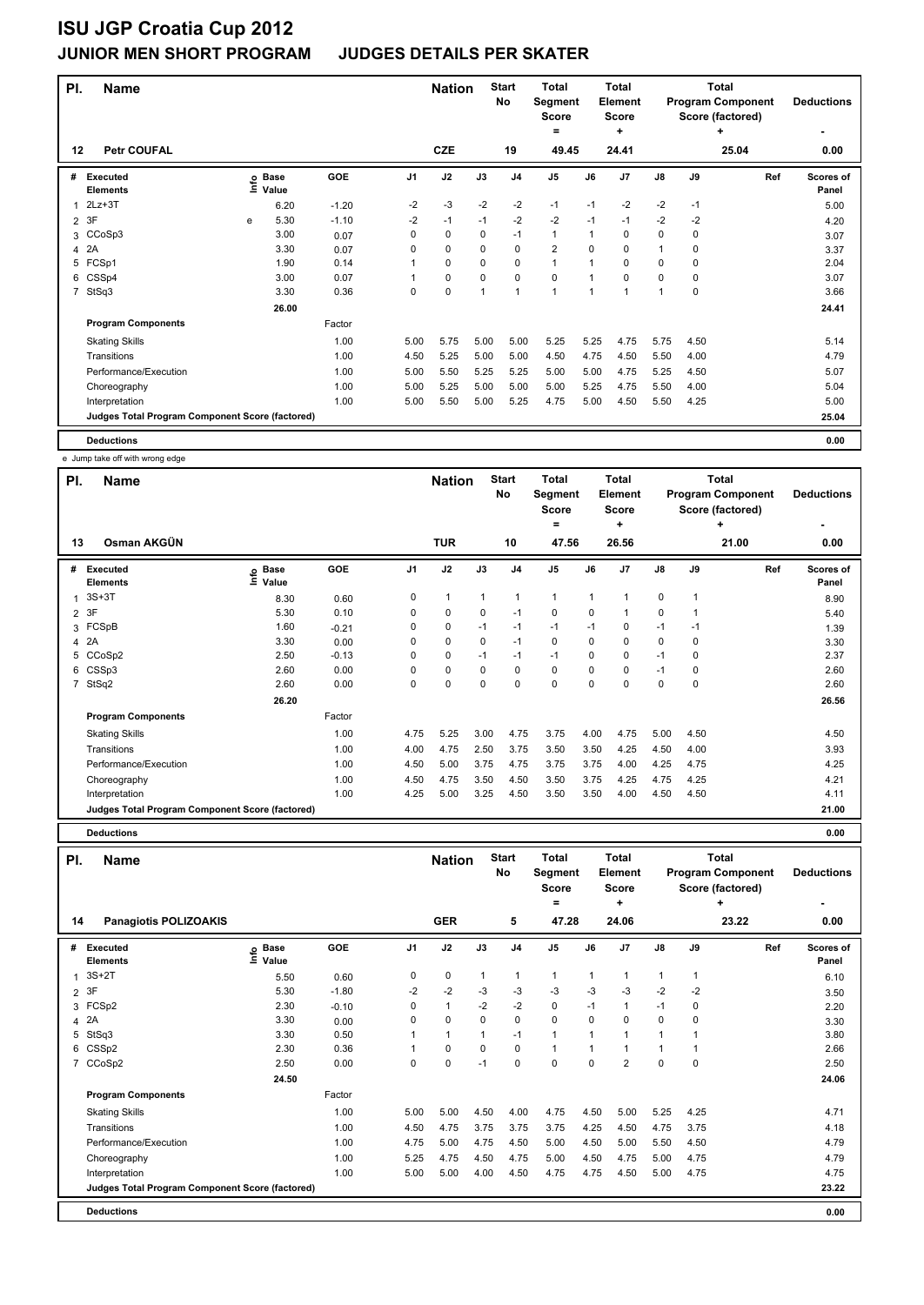| PI.            | <b>Name</b>                                     |         |                      |         |                | <b>Nation</b> |                | <b>Start</b><br>No | <b>Total</b><br>Segment<br><b>Score</b><br>= |             | <b>Total</b><br>Element<br><b>Score</b><br>÷ |                          |      | <b>Total</b><br><b>Program Component</b><br>Score (factored)<br>÷ | <b>Deductions</b>  |
|----------------|-------------------------------------------------|---------|----------------------|---------|----------------|---------------|----------------|--------------------|----------------------------------------------|-------------|----------------------------------------------|--------------------------|------|-------------------------------------------------------------------|--------------------|
| 15             | Andrei ZUBER                                    |         |                      |         |                | <b>RUS</b>    |                | 7                  | 46.52                                        |             | 24.24                                        |                          |      | 22.28                                                             | 0.00               |
| #              | <b>Executed</b><br><b>Elements</b>              | ١nfo    | <b>Base</b><br>Value | GOE     | J <sub>1</sub> | J2            | J3             | J <sub>4</sub>     | J <sub>5</sub>                               | J6          | J7                                           | $\mathsf{J}8$            | J9   | Ref                                                               | Scores of<br>Panel |
|                | $3Lz + 3T <$                                    | $\,<\,$ | 8.90                 | $-1.80$ | -3             | $-3$          | -3             | -3                 | $-3$                                         | $-2$        | $-2$                                         | $-2$                     | $-1$ |                                                                   | 7.10               |
| $\overline{2}$ | 3F                                              | e       | 5.30                 | $-0.90$ | $-2$           | $-1$          | $-1$           | $-2$               | $-2$                                         | $-1$        | $-1$                                         | $\mathbf 0$              | $-1$ |                                                                   | 4.40               |
| 3              | FCSp3                                           |         | 2.80                 | $-0.04$ | 0              | $\mathbf 0$   | $-1$           | $-1$               | $\mathbf 0$                                  | 0           |                                              | 0                        | 0    |                                                                   | 2.76               |
| 4              | 2A                                              |         | 3.30                 | 0.14    | 0              | $\mathbf 0$   | $\mathbf 0$    | $\mathbf 0$        | $\mathbf{1}$                                 | 0           |                                              | $\mathbf 0$              |      |                                                                   | 3.44               |
| 5              | StSq3                                           |         | 3.30                 | $-0.20$ | 0              | $\mathbf 0$   | $\overline{1}$ | $-1$               | $\pmb{0}$                                    | 0           | $-1$                                         | 0                        | $-1$ |                                                                   | 3.10               |
| 6              | CSSp                                            |         | 0.00                 | 0.00    |                |               |                |                    | ٠                                            |             |                                              | $\overline{\phantom{a}}$ |      |                                                                   | 0.00               |
| $\overline{7}$ | CCoSp4                                          |         | 3.50                 | $-0.06$ | 1              | $\mathbf 0$   | $-1$           | $-1$               | $\mathbf 0$                                  | $\mathbf 0$ | 2                                            | $-1$                     | $-1$ |                                                                   | 3.44               |
|                |                                                 |         | 27.10                |         |                |               |                |                    |                                              |             |                                              |                          |      |                                                                   | 24.24              |
|                | <b>Program Components</b>                       |         |                      | Factor  |                |               |                |                    |                                              |             |                                              |                          |      |                                                                   |                    |
|                | <b>Skating Skills</b>                           |         |                      | 1.00    | 4.50           | 5.50          | 3.50           | 4.00               | 4.00                                         | 4.75        | 4.75                                         | 4.75                     | 4.50 |                                                                   | 4.46               |
|                | Transitions                                     |         |                      | 1.00    | 4.50           | 5.00          | 3.25           | 4.25               | 4.00                                         | 4.25        | 4.50                                         | 4.50                     | 3.75 |                                                                   | 4.25               |
|                | Performance/Execution                           |         |                      | 1.00    | 4.75           | 5.25          | 4.75           | 4.00               | 4.25                                         | 4.50        | 4.25                                         | 4.00                     | 4.25 |                                                                   | 4.39               |
|                | Choreography                                    |         |                      | 1.00    | 4.75           | 5.25          | 4.50           | 5.25               | 3.75                                         | 4.75        | 4.25                                         | 4.75                     | 4.50 |                                                                   | 4.68               |
|                | Interpretation                                  |         |                      | 1.00    | 4.75           | 5.50          | 4.00           | 4.75               | 3.75                                         | 4.50        | 4.25                                         | 4.50                     | 4.75 |                                                                   | 4.50               |
|                | Judges Total Program Component Score (factored) |         |                      |         |                |               |                |                    |                                              |             |                                              |                          |      |                                                                   | 22.28              |
|                | <b>Deductions</b>                               |         |                      |         |                |               |                |                    |                                              |             |                                              |                          |      |                                                                   | 0.00               |

< Under-rotated jump e Jump take off with wrong edge

| PI.         | <b>Name</b>                                     |                              |         |                | <b>Nation</b> |              | <b>Start</b><br>No | <b>Total</b><br>Segment<br><b>Score</b><br>= |          | <b>Total</b><br>Element<br><b>Score</b><br>٠ |               |              | Total<br><b>Program Component</b><br>Score (factored)<br>٠ | <b>Deductions</b>  |
|-------------|-------------------------------------------------|------------------------------|---------|----------------|---------------|--------------|--------------------|----------------------------------------------|----------|----------------------------------------------|---------------|--------------|------------------------------------------------------------|--------------------|
| 16          | <b>Kristof FORGO</b>                            |                              |         |                | <b>HUN</b>    |              | 9                  | 43.68                                        |          | 21.51                                        |               |              | 22.17                                                      | 0.00               |
| #           | Executed<br><b>Elements</b>                     | <b>Base</b><br>lnfo<br>Value | GOE     | J <sub>1</sub> | J2            | J3           | J <sub>4</sub>     | J <sub>5</sub>                               | J6       | J7                                           | $\mathsf{J}8$ | J9           | Ref                                                        | Scores of<br>Panel |
| 1           | $3T+2T$                                         | 5.40                         | 0.60    |                | $\mathbf 0$   | $\mathbf{1}$ | $\mathbf 0$        | $\mathbf{1}$                                 | 1        |                                              | 1             | $\mathbf{1}$ |                                                            | 6.00               |
|             | 2P                                              | 1.80                         | $-0.13$ | 0              | $\mathbf 0$   | $-1$         | $-1$               | $-1$                                         | $-1$     | $\Omega$                                     | 0             | 0            |                                                            | 1.67               |
|             | 3 2A                                            | 3.30                         | 0.21    | 0              | $\mathbf 0$   | $\Omega$     | $\mathbf 0$        | $\mathbf 0$                                  | 1        |                                              | $\mathbf{1}$  |              |                                                            | 3.51               |
|             | 4 FCSp3                                         | 2.80                         | $-0.04$ | 0              | $\pmb{0}$     |              | -1                 | $\pmb{0}$                                    | $-1$     | 0                                            | 0             | 0            |                                                            | 2.76               |
| 5           | CCoSp1                                          | 2.00                         | $-0.39$ | $-1$           | $-1$          | $-2$         | $-2$               | $-1$                                         | $-2$     | $-1$                                         | $-1$          | $-1$         |                                                            | 1.61               |
|             | 6 StSq2                                         | 2.60                         | 0.07    | $\Omega$       | $\mathbf 0$   |              | $\mathbf 0$        | $\mathbf 0$                                  | $\Omega$ |                                              | 0             | 0            |                                                            | 2.67               |
| $7^{\circ}$ | CSSp4                                           | 3.00                         | 0.29    | 0              | $\mathbf 0$   |              | 1                  | $\overline{1}$                               | $\Omega$ | $-1$                                         | $\mathbf{1}$  | 1            |                                                            | 3.29               |
|             |                                                 | 20.90                        |         |                |               |              |                    |                                              |          |                                              |               |              |                                                            | 21.51              |
|             | <b>Program Components</b>                       |                              | Factor  |                |               |              |                    |                                              |          |                                              |               |              |                                                            |                    |
|             | <b>Skating Skills</b>                           |                              | 1.00    | 4.75           | 5.00          | 4.25         | 4.50               | 4.50                                         | 4.00     | 4.50                                         | 4.75          | 4.00         |                                                            | 4.46               |
|             | Transitions                                     |                              | 1.00    | 4.25           | 4.50          | 4.25         | 4.50               | 3.75                                         | 3.50     | 4.25                                         | 4.50          | 4.00         |                                                            | 4.21               |
|             | Performance/Execution                           |                              | 1.00    | 4.50           | 4.75          | 4.75         | 4.50               | 4.25                                         | 3.75     | 4.75                                         | 4.75          | 4.50         |                                                            | 4.57               |
|             | Choreography                                    |                              | 1.00    | 4.50           | 4.75          | 4.00         | 4.75               | 4.00                                         | 3.75     | 4.75                                         | 4.75          | 4.25         |                                                            | 4.43               |
|             | Interpretation                                  |                              | 1.00    | 4.75           | 4.75          | 4.50         | 4.75               | 4.00                                         | 3.50     | 4.50                                         | 4.50          | 4.50         |                                                            | 4.50               |
|             | Judges Total Program Component Score (factored) |                              |         |                |               |              |                    |                                              |          |                                              |               |              |                                                            | 22.17              |

**Deductions 0.00**

| PI.          | <b>Name</b>                                     |                           |         |                | <b>Nation</b> |             | <b>Start</b><br>No | <b>Total</b><br>Segment<br><b>Score</b><br>= |             | Total<br>Element<br><b>Score</b><br>٠ |             |      | Total<br><b>Program Component</b><br>Score (factored)<br>٠ | <b>Deductions</b>                |
|--------------|-------------------------------------------------|---------------------------|---------|----------------|---------------|-------------|--------------------|----------------------------------------------|-------------|---------------------------------------|-------------|------|------------------------------------------------------------|----------------------------------|
| 17           | <b>Tino OLENIUS</b>                             |                           |         |                | <b>FIN</b>    |             | 14                 | 40.11                                        |             | 20.39                                 |             |      | 19.72                                                      | $\overline{\phantom{0}}$<br>0.00 |
| #            | <b>Executed</b><br><b>Elements</b>              | <b>Base</b><br>e<br>Value | GOE     | J <sub>1</sub> | J2            | J3          | J <sub>4</sub>     | J <sub>5</sub>                               | J6          | J <sub>7</sub>                        | J8          | J9   | Ref                                                        | Scores of<br>Panel               |
| $\mathbf{1}$ | $3T+2T$                                         | 5.40                      | 0.00    | 0              | 0             | $\mathbf 0$ | $\mathbf 0$        | $\mathbf{1}$                                 | 0           | 0                                     | $\mathbf 0$ | 0    |                                                            | 5.40                             |
|              | 2 2F                                            | 1.80                      | 0.00    | 0              | 0             | 0           | 0                  | 0                                            | 0           |                                       | $-1$        | 0    |                                                            | 1.80                             |
| 3            | FCSp2                                           | 2.30                      | $-0.21$ | 0              | 0             | $-1$        | $-2$               | $\mathbf 0$                                  | $-2$        |                                       | $-2$        | 0    |                                                            | 2.09                             |
| 4            | 2A                                              | 3.30                      | 0.07    | 0              | 0             | $\Omega$    | 0                  | $\mathbf{1}$                                 | 0           | 0                                     | 0           |      |                                                            | 3.37                             |
| 5            | CSSp3                                           | 2.60                      | 0.00    | 0              | $-1$          | 0           | 0                  | 0                                            | $\Omega$    | 0                                     | 0           | 0    |                                                            | 2.60                             |
| 6            | StSq2                                           | 2.60                      | $-0.04$ | 0              | 0             | 0           | $-1$               | $\mathbf 0$                                  | $\Omega$    | 0                                     | $-1$        | 0    |                                                            | 2.56                             |
| 7            | CCoSp2                                          | 2.50                      | 0.07    | 0              | $\mathbf 0$   | 0           | $\mathbf 0$        | $\mathbf 0$                                  | $\mathbf 0$ |                                       | $\pmb{0}$   | 1    |                                                            | 2.57                             |
|              |                                                 | 20.50                     |         |                |               |             |                    |                                              |             |                                       |             |      |                                                            | 20.39                            |
|              | <b>Program Components</b>                       |                           | Factor  |                |               |             |                    |                                              |             |                                       |             |      |                                                            |                                  |
|              | <b>Skating Skills</b>                           |                           | 1.00    | 4.25           | 4.25          | 3.75        | 3.75               | 4.25                                         | 4.00        | 4.25                                  | 4.25        | 4.50 |                                                            | 4.14                             |
|              | Transitions                                     |                           | 1.00    | 3.50           | 4.00          | 3.00        | 4.00               | 4.00                                         | 3.50        | 4.00                                  | 3.25        | 4.25 |                                                            | 3.75                             |
|              | Performance/Execution                           |                           | 1.00    | 3.75           | 4.25          | 4.00        | 4.00               | 3.50                                         | 3.75        | 4.25                                  | 3.50        | 5.00 |                                                            | 3.93                             |
|              | Choreography                                    |                           | 1.00    | 4.25           | 4.00          | 3.50        | 4.50               | 3.50                                         | 3.75        | 4.75                                  | 4.00        | 4.75 |                                                            | 4.11                             |
|              | Interpretation                                  |                           | 1.00    | 4.00           | 4.25          | 3.00        | 3.75               | 3.25                                         | 3.50        | 4.25                                  | 3.50        | 4.75 |                                                            | 3.79                             |
|              | Judges Total Program Component Score (factored) |                           |         |                |               |             |                    |                                              |             |                                       |             |      |                                                            | 19.72                            |
|              | <b>Deductions</b>                               |                           |         |                |               |             |                    |                                              |             |                                       |             |      |                                                            | 0.00                             |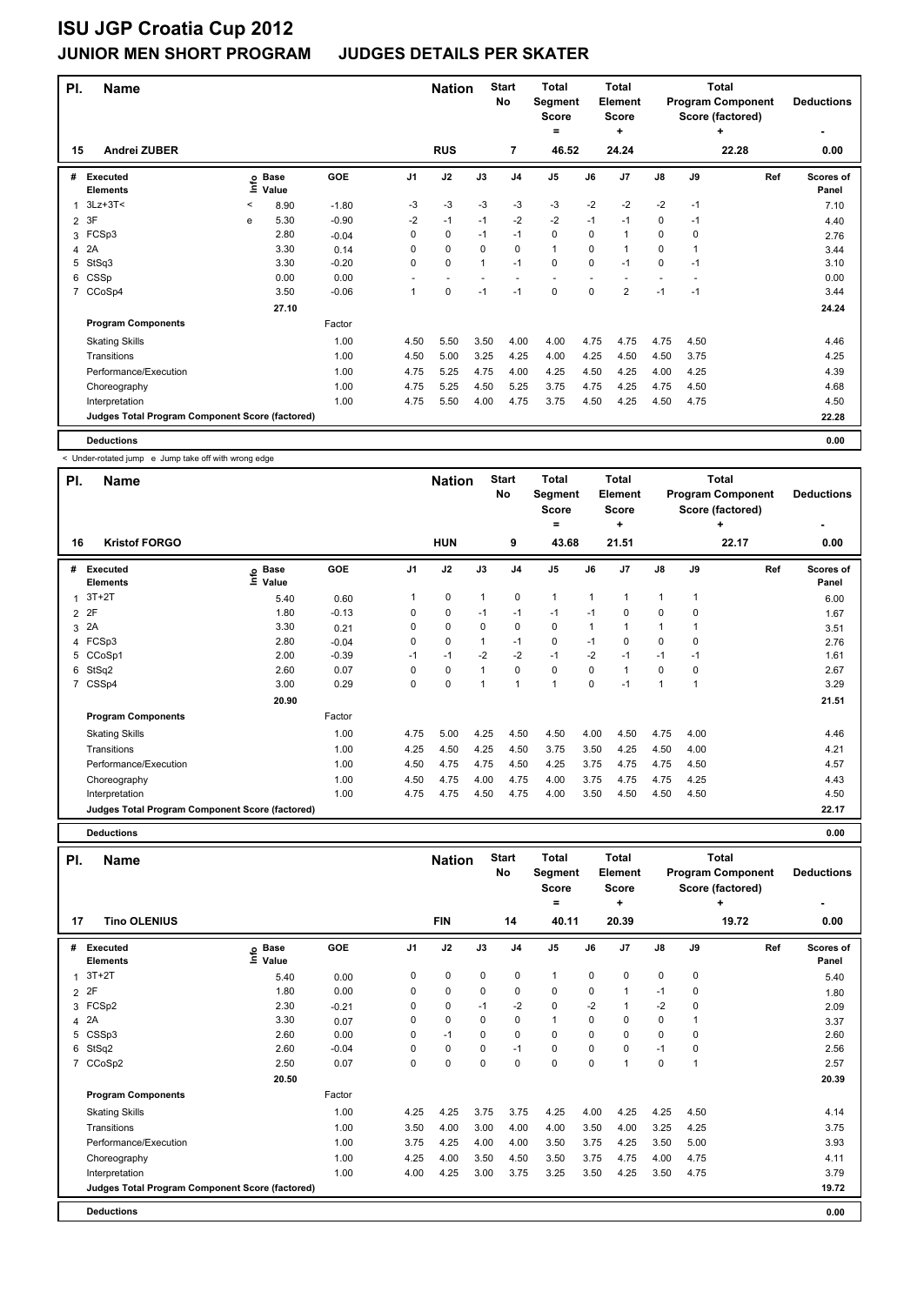| PI.            | <b>Name</b>                                     |              |                      |         |                | <b>Nation</b> |      | <b>Start</b><br><b>No</b> | <b>Total</b><br>Segment<br><b>Score</b><br>= |      | <b>Total</b><br>Element<br><b>Score</b><br>÷ |      |      | <b>Total</b><br><b>Program Component</b><br>Score (factored)<br>٠ | <b>Deductions</b>         |
|----------------|-------------------------------------------------|--------------|----------------------|---------|----------------|---------------|------|---------------------------|----------------------------------------------|------|----------------------------------------------|------|------|-------------------------------------------------------------------|---------------------------|
| 18             | Ondrej SPIEGL                                   |              |                      |         |                | <b>SWE</b>    |      | $\mathbf{2}$              | 39.17                                        |      | 18.82                                        |      |      | 20.35                                                             | 0.00                      |
| #              | Executed<br><b>Elements</b>                     | Info         | <b>Base</b><br>Value | GOE     | J <sub>1</sub> | J2            | J3   | J <sub>4</sub>            | J <sub>5</sub>                               | J6   | J7                                           | J8   | J9   | Ref                                                               | <b>Scores of</b><br>Panel |
|                | 3F<                                             | е            | 3.70                 | $-2.00$ | -3             | $-3$          | $-3$ | $-3$                      | $-3$                                         | $-3$ | $-2$                                         | $-2$ | $-3$ |                                                                   | 1.70                      |
| $\overline{2}$ | $3T+3T<$                                        | $\checkmark$ | 7.00                 | $-1.90$ | $-3$           | $-3$          | $-3$ | $-3$                      | $-2$                                         | $-2$ | $-3$                                         | $-2$ | $-3$ |                                                                   | 5.10                      |
| 3              | FCSp3                                           |              | 2.80                 | 0.03    | 0              | $\mathbf 0$   | $-1$ | $-1$                      | $\mathbf{1}$                                 | 0    | 2                                            | 0    | 0    |                                                                   | 2.83                      |
| 4              | 1A                                              |              | 1.10                 | $-0.60$ | $-3$           | $-3$          | $-3$ | $-3$                      | $-3$                                         | $-3$ | $-3$                                         | $-3$ | $-3$ |                                                                   | 0.50                      |
| 5              | CCoSp4                                          |              | 3.50                 | $-0.04$ | 0              | $\pmb{0}$     | $-2$ | $-1$                      | $\mathbf 0$                                  | 0    | 1                                            | 0    | 0    |                                                                   | 3.46                      |
| 6              | CSSp3                                           |              | 2.60                 | $-0.04$ |                | $-2$          | $-1$ | 0                         | 0                                            | 0    | 0                                            | 0    | 0    |                                                                   | 2.56                      |
| 7              | StSq2                                           |              | 2.60                 | 0.07    | 0              | $\pmb{0}$     | $-1$ | $\mathbf{1}$              | 0                                            | 1    | 0                                            | 0    | 0    |                                                                   | 2.67                      |
|                |                                                 |              | 23.30                |         |                |               |      |                           |                                              |      |                                              |      |      |                                                                   | 18.82                     |
|                | <b>Program Components</b>                       |              |                      | Factor  |                |               |      |                           |                                              |      |                                              |      |      |                                                                   |                           |
|                | <b>Skating Skills</b>                           |              |                      | 1.00    | 4.50           | 4.00          | 3.25 | 4.75                      | 4.50                                         | 4.75 | 4.50                                         | 4.00 | 4.00 |                                                                   | 4.32                      |
|                | Transitions                                     |              |                      | 1.00    | 4.00           | 3.50          | 2.25 | 4.00                      | 3.50                                         | 4.50 | 4.25                                         | 3.50 | 3.25 |                                                                   | 3.71                      |
|                | Performance/Execution                           |              |                      | 1.00    | 4.25           | 4.00          | 3.25 | 5.00                      | 4.00                                         | 4.25 | 4.50                                         | 3.75 | 4.25 |                                                                   | 4.14                      |
|                | Choreography                                    |              |                      | 1.00    | 4.50           | 3.75          | 3.00 | 5.25                      | 4.25                                         | 4.75 | 4.25                                         | 3.75 | 3.75 |                                                                   | 4.14                      |
|                | Interpretation                                  |              |                      | 1.00    | 4.25           | 3.75          | 2.50 | 4.50                      | 3.75                                         | 4.75 | 4.25                                         | 4.25 | 3.50 |                                                                   | 4.04                      |
|                | Judges Total Program Component Score (factored) |              |                      |         |                |               |      |                           |                                              |      |                                              |      |      |                                                                   | 20.35                     |
|                | <b>Deductions</b>                               |              |                      |         |                |               |      |                           |                                              |      |                                              |      |      |                                                                   | 0.00                      |

< Under-rotated jump e Jump take off with wrong edge

| PI. | <b>Name</b>                                     |                                      |                      |          | <b>Nation</b> |              | <b>Start</b><br><b>No</b> | <b>Total</b><br>Segment<br><b>Score</b><br>= |          | <b>Total</b><br>Element<br><b>Score</b><br>٠ |          |      | Total<br><b>Program Component</b><br>Score (factored)<br>÷ | <b>Deductions</b>  |
|-----|-------------------------------------------------|--------------------------------------|----------------------|----------|---------------|--------------|---------------------------|----------------------------------------------|----------|----------------------------------------------|----------|------|------------------------------------------------------------|--------------------|
| 19  | <b>Carlo Vittorio PALERMO</b>                   |                                      |                      |          | <b>ITA</b>    |              | 3                         | 37.37                                        |          | 18.90                                        |          |      | 19.47                                                      | 1.00               |
| #   | Executed<br><b>Elements</b>                     | <b>Base</b><br>$\circ$<br>έ<br>Value | GOE                  | J1       | J2            | J3           | J <sub>4</sub>            | J <sub>5</sub>                               | J6       | J7                                           | J8       | J9   | Ref                                                        | Scores of<br>Panel |
| 1   | $3S+2T$                                         | 5.50                                 | 0.30                 | 1        | $\mathbf 0$   | $-1$         | $\pmb{0}$                 | $\mathbf{1}$                                 | 1        | 0                                            | 0        | 1    |                                                            | 5.80               |
|     | 2 1A                                            | 1.10                                 | $-0.60$              | $-3$     | $-3$          | -3           | $-3$                      | $-3$                                         | -3       | $-3$                                         | $-3$     | $-3$ |                                                            | 0.50               |
| 3   | FCSp3                                           | 2.80                                 | 0.04                 |          | $\mathbf{1}$  | $-2$         | $\mathbf{1}$              | $-1$                                         | 0        | 1                                            | $-1$     | $-2$ |                                                            | 2.84               |
|     | 4 StSq3                                         | 3.30                                 | 0.00                 | 0        | $\mathbf 0$   | $-1$         | 0                         | 0                                            | 0        | 0                                            | 0        | 0    |                                                            | 3.30               |
|     | 5 2F                                            | 1.98                                 | 0.04<br>$\mathsf{x}$ | $\Omega$ | 0             | $\mathbf{1}$ | 0                         | $\mathbf{1}$                                 | $\Omega$ | 0                                            | $\Omega$ | 0    |                                                            | 2.02               |
| 6   | CCoSp3                                          | 3.00                                 | 0.00                 | $\Omega$ | $\mathbf 0$   | $-1$         | 0                         | 0                                            | 0        | 0                                            | 0        | 0    |                                                            | 3.00               |
|     | 7 CSSp2                                         | 2.30                                 | $-0.86$              | $-3$     | -3            | $-3$         | $-2$                      | $-3$                                         | $-2$     | $-3$                                         | $-3$     | $-3$ |                                                            | 1.44               |
|     |                                                 | 19.98                                |                      |          |               |              |                           |                                              |          |                                              |          |      |                                                            | 18.90              |
|     | <b>Program Components</b>                       |                                      | Factor               |          |               |              |                           |                                              |          |                                              |          |      |                                                            |                    |
|     | <b>Skating Skills</b>                           |                                      | 1.00                 | 4.75     | 4.25          | 2.50         | 4.00                      | 4.00                                         | 4.00     | 4.00                                         | 4.25     | 3.75 |                                                            | 4.04               |
|     | Transitions                                     |                                      | 1.00                 | 4.00     | 4.00          | 3.25         | 4.00                      | 3.75                                         | 3.75     | 3.75                                         | 3.50     | 4.25 |                                                            | 3.82               |
|     | Performance/Execution                           |                                      | 1.00                 | 4.00     | 4.25          | 3.00         | 4.25                      | 3.75                                         | 3.75     | 3.50                                         | 3.25     | 4.00 |                                                            | 3.79               |
|     | Choreography                                    |                                      | 1.00                 | 4.25     | 4.00          | 2.75         | 4.50                      | 4.00                                         | 4.00     | 3.75                                         | 3.75     | 4.25 |                                                            | 4.00               |
|     | Interpretation                                  |                                      | 1.00                 | 4.25     | 4.25          | 2.50         | 4.25                      | 3.50                                         | 3.75     | 3.50                                         | 3.50     | 4.00 |                                                            | 3.82               |
|     | Judges Total Program Component Score (factored) |                                      |                      |          |               |              |                           |                                              |          |                                              |          |      |                                                            | 19.47              |
|     | <b>Deductions</b>                               |                                      | $-1.00$<br>Falls:    |          |               |              |                           |                                              |          |                                              |          |      |                                                            | $-1.00$            |

x Credit for highlight distribution, base value multiplied by 1.1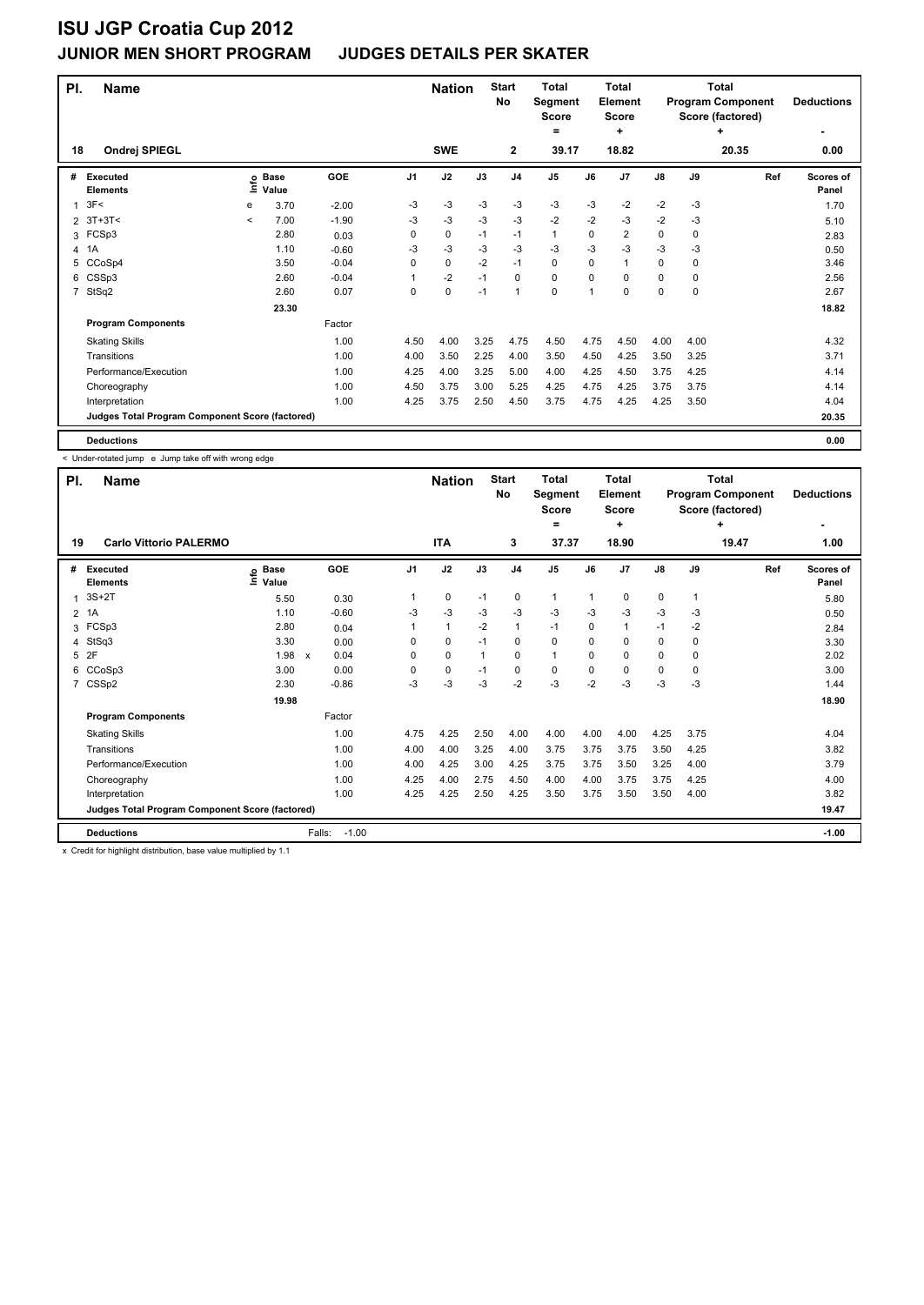| PI.            | <b>Name</b><br>lassen PETKOV<br>20              |   |                                  |                         |         |                | <b>Nation</b> |             | <b>Start</b><br><b>No</b> | <b>Total</b><br>Segment<br><b>Score</b><br>= |      | <b>Total</b><br>Element<br><b>Score</b><br>٠ |      |      | <b>Total</b><br><b>Program Component</b><br>Score (factored)<br>٠ | <b>Deductions</b>  |
|----------------|-------------------------------------------------|---|----------------------------------|-------------------------|---------|----------------|---------------|-------------|---------------------------|----------------------------------------------|------|----------------------------------------------|------|------|-------------------------------------------------------------------|--------------------|
|                |                                                 |   |                                  |                         |         |                | <b>BUL</b>    |             | 13                        | 37.24                                        |      | 18.03                                        |      |      | 20.21                                                             | 1.00               |
| #              | <b>Executed</b><br><b>Elements</b>              |   | <b>Base</b><br>e Base<br>⊆ Value | GOE                     |         | J <sub>1</sub> | J2            | J3          | J <sub>4</sub>            | J <sub>5</sub>                               | J6   | J <sub>7</sub>                               | J8   | J9   | Ref                                                               | Scores of<br>Panel |
| 1              | 2A                                              |   | 3.30                             |                         | 0.36    | 0              | $\mathbf 0$   | $\mathbf 0$ | $\mathbf{1}$              | $\mathbf{1}$                                 | 1    | 1                                            | 1    | 1    |                                                                   | 3.66               |
| $\overline{2}$ | 3Lz+COMBO                                       |   | 6.00                             |                         | $-2.10$ | -3             | $-3$          | $-3$        | $-3$                      | $-3$                                         | $-3$ | $-3$                                         | $-3$ | -3   |                                                                   | 3.90               |
| 3              | CCoSp2                                          |   | 2.50                             |                         | $-0.13$ | 0              | $\mathbf 0$   | $-1$        | $-1$                      | $\mathbf 0$                                  | 0    | 1                                            | $-1$ | $-1$ |                                                                   | 2.37               |
| 4              | 2F                                              | e | 1.98                             | $-0.43$<br>$\mathsf{x}$ |         | $-1$           | $-1$          | $-1$        | $-2$                      | $-2$                                         | $-2$ | $-1$                                         | $-1$ | $-2$ |                                                                   | 1.55               |
| 5              | FCSpB                                           |   | 1.60                             |                         | $-0.56$ | $-1$           | $-2$          | $-3$        | $-2$                      | $-2$                                         | $-2$ | $\mathbf 0$                                  | $-2$ | $-2$ |                                                                   | 1.04               |
| 6              | StSq3                                           |   | 3.30                             |                         | 0.00    | 0              | $\mathbf 0$   | $\mathbf 0$ | $\mathbf 0$               | $\mathbf 0$                                  | 0    | 0                                            | 0    | 0    |                                                                   | 3.30               |
| 7              | CSSp2                                           |   | 2.30                             |                         | $-0.09$ | 0              | $\mathbf 0$   | $-1$        | $\mathbf{1}$              | $\mathbf 0$                                  | 0    | 0                                            | $-1$ | $-1$ |                                                                   | 2.21               |
|                |                                                 |   | 20.98                            |                         |         |                |               |             |                           |                                              |      |                                              |      |      |                                                                   | 18.03              |
|                | <b>Program Components</b>                       |   |                                  | Factor                  |         |                |               |             |                           |                                              |      |                                              |      |      |                                                                   |                    |
|                | <b>Skating Skills</b>                           |   |                                  |                         | 1.00    | 4.50           | 4.25          | 3.50        | 5.00                      | 3.75                                         | 4.75 | 4.50                                         | 4.50 | 3.75 |                                                                   | 4.29               |
|                | Transitions                                     |   |                                  |                         | 1.00    | 4.25           | 3.75          | 3.00        | 4.75                      | 3.00                                         | 4.25 | 4.00                                         | 3.75 | 3.25 |                                                                   | 3.75               |
|                | Performance/Execution                           |   |                                  |                         | 1.00    | 4.75           | 4.00          | 3.50        | 4.75                      | 3.50                                         | 4.50 | 4.25                                         | 3.50 | 4.00 |                                                                   | 4.07               |
|                | Choreography                                    |   |                                  |                         | 1.00    | 4.75           | 3.75          | 3.25        | 5.50                      | 3.50                                         | 4.75 | 4.25                                         | 4.00 | 4.00 |                                                                   | 4.14               |
|                | Interpretation                                  |   |                                  |                         | 1.00    | 4.75           | 4.00          | 2.75        | 4.75                      | 3.25                                         | 4.50 | 4.00                                         | 3.75 | 3.50 |                                                                   | 3.96               |
|                | Judges Total Program Component Score (factored) |   |                                  |                         |         |                |               |             |                           |                                              |      |                                              |      |      |                                                                   | 20.21              |
|                | <b>Deductions</b>                               |   |                                  | Falls:                  | $-1.00$ |                |               |             |                           |                                              |      |                                              |      |      |                                                                   | $-1.00$            |

x Credit for highlight distribution, base value multiplied by 1.1 e Jump take off with wrong edge

| PI.            | <b>Name</b>                                     |      |                      |                   |                | <b>Nation</b> |             | <b>Start</b><br>No | <b>Total</b><br>Segment<br><b>Score</b> |          | <b>Total</b><br>Element<br><b>Score</b> |              |      | Total<br><b>Program Component</b><br>Score (factored) | <b>Deductions</b>         |
|----------------|-------------------------------------------------|------|----------------------|-------------------|----------------|---------------|-------------|--------------------|-----------------------------------------|----------|-----------------------------------------|--------------|------|-------------------------------------------------------|---------------------------|
| 21             | Lap Kan YUEN                                    |      |                      |                   |                | <b>HKG</b>    |             | 8                  | ۰<br>27.74                              |          | ٠<br>11.42                              |              |      | ٠<br>17.32                                            | 1.00                      |
| #              | Executed<br><b>Elements</b>                     | ١mfo | <b>Base</b><br>Value | GOE               | J <sub>1</sub> | J2            | J3          | J <sub>4</sub>     | J <sub>5</sub>                          | J6       | J <sub>7</sub>                          | J8           | J9   | Ref                                                   | <b>Scores of</b><br>Panel |
| $\mathbf{1}$   | 3S<<+COMBO                                      | <<   | 1.30                 | $-0.60$           | -3             | -3            | -3          | $-3$               | -3                                      | -3       | -3                                      | -3           | -3   |                                                       | 0.70                      |
|                | 2 2A                                            |      | 3.30                 | $-0.14$           | 0              | 0             | $-1$        | $-1$               | 0                                       | 0        | 0                                       | $\mathbf{1}$ | $-1$ |                                                       | 3.16                      |
|                | 3 1F                                            | e    | 0.50                 | $-0.30$           | -3             | $-3$          | $-3$        | -3                 | $-3$                                    | $-3$     | -3                                      | $-3$         | -3   |                                                       | 0.20                      |
|                | 4 FCSp1                                         |      | 1.90                 | $-0.39$           | $-1$           | $\mathbf 0$   | $-2$        | $-2$               | $-2$                                    | $-2$     | $-1$                                    | $-1$         | 0    |                                                       | 1.51                      |
|                | 5 CCoSp1                                        |      | 2.00                 | $-0.26$           | $-1$           | $\mathbf 0$   | $-2$        | $-2$               | $-1$                                    | $\Omega$ | $\Omega$                                | $-1$         | $-1$ |                                                       | 1.74                      |
| 6              | StSq2                                           |      | 2.60                 | $-0.09$           | 0              | $\mathbf 0$   | $\mathbf 0$ | $-1$               | $\mathbf 0$                             | 0        | $\Omega$                                | $-1$         | $-1$ |                                                       | 2.51                      |
| $\overline{7}$ | CSSp1                                           |      | 1.90                 | $-0.30$           | $-1$           | $-1$          | $-2$        | $-1$               | $-1$                                    | $-1$     | $-1$                                    | $-1$         | $-1$ |                                                       | 1.60                      |
|                |                                                 |      | 13.50                |                   |                |               |             |                    |                                         |          |                                         |              |      |                                                       | 11.42                     |
|                | <b>Program Components</b>                       |      |                      | Factor            |                |               |             |                    |                                         |          |                                         |              |      |                                                       |                           |
|                | <b>Skating Skills</b>                           |      |                      | 1.00              | 4.50           | 4.25          | 4.00        | 4.00               | 3.50                                    | 4.25     | 4.50                                    | 3.50         | 3.00 |                                                       | 4.00                      |
|                | Transitions                                     |      |                      | 1.00              | 3.75           | 3.50          | 2.00        | 3.00               | 2.75                                    | 3.50     | 4.00                                    | 3.25         | 2.75 |                                                       | 3.21                      |
|                | Performance/Execution                           |      |                      | 1.00              | 3.75           | 3.50          | 3.00        | 3.50               | 3.00                                    | 3.75     | 3.50                                    | 2.75         | 3.25 |                                                       | 3.36                      |
|                | Choreography                                    |      |                      | 1.00              | 4.25           | 3.50          | 2.25        | 4.00               | 3.00                                    | 3.75     | 3.75                                    | 3.50         | 3.00 |                                                       | 3.50                      |
|                | Interpretation                                  |      |                      | 1.00              | 4.00           | 3.75          | 2.00        | 3.25               | 2.75                                    | 3.50     | 3.50                                    | 3.25         | 2.75 |                                                       | 3.25                      |
|                | Judges Total Program Component Score (factored) |      |                      |                   |                |               |             |                    |                                         |          |                                         |              |      |                                                       | 17.32                     |
|                | <b>Deductions</b>                               |      |                      | $-1.00$<br>Falls: |                |               |             |                    |                                         |          |                                         |              |      |                                                       | $-1.00$                   |

<< Downgraded jump e Jump take off with wrong edge

| PI.          | <b>Name</b>                                     |                              |         |          | <b>Nation</b> |          | <b>Start</b><br>No | <b>Total</b><br>Segment<br><b>Score</b><br>$\equiv$ |      | <b>Total</b><br><b>Element</b><br><b>Score</b><br>÷ |               |          | <b>Total</b><br><b>Program Component</b><br>Score (factored)<br>÷ | <b>Deductions</b>  |
|--------------|-------------------------------------------------|------------------------------|---------|----------|---------------|----------|--------------------|-----------------------------------------------------|------|-----------------------------------------------------|---------------|----------|-------------------------------------------------------------------|--------------------|
| 22           | <b>Mislav BLAGOJEVIC</b>                        |                              |         |          | <b>CRO</b>    |          | 17                 | 24.54                                               |      | 10.62                                               |               |          | 13.92                                                             | 0.00               |
| #            | Executed<br><b>Elements</b>                     | <b>Base</b><br>١mfo<br>Value | GOE     | J1       | J2            | J3       | J <sub>4</sub>     | J <sub>5</sub>                                      | J6   | J <sub>7</sub>                                      | $\mathsf{J}8$ | J9       | Ref                                                               | Scores of<br>Panel |
| $\mathbf{1}$ | 1A                                              | 1.10                         | $-0.60$ | $-3$     | -3            | $-3$     | $-3$               | $-3$                                                | $-3$ | $-3$                                                | $-3$          | $-3$     |                                                                   | 0.50               |
|              | 2 FCSpB                                         | 1.60                         | $-0.47$ | 0        | $-2$          | $-2$     | $-2$               | $-1$                                                | $-2$ | 0                                                   | $-2$          | $-2$     |                                                                   | 1.13               |
|              | 3 2Lz+COMBO                                     | 2.10                         | $-0.90$ | $-3$     | $-3$          | $-3$     | $-3$               | $-3$                                                | $-3$ | $-3$                                                | $-3$          | -3       |                                                                   | 1.20               |
|              | 4 2F                                            | 1.80                         | $-0.17$ | 0        | 0             | $-1$     | $-2$               | $-1$                                                | $-2$ | 1                                                   | 0             | 0        |                                                                   | 1.63               |
|              | 5 CCoSp2                                        | 2.50                         | $-0.26$ | 0        | $-1$          | $-1$     | $-1$               | $-1$                                                | $-1$ | 0                                                   | $-1$          | $-1$     |                                                                   | 2.24               |
| 6            | StSqB                                           | 1.50                         | $-0.09$ | $\Omega$ | 0             | $\Omega$ | $-1$               | 0                                                   | 0    | 0                                                   | $-1$          | $-1$     |                                                                   | 1.41               |
|              | 7 CSSp3                                         | 2.60                         | $-0.09$ | 0        | 0             | $-1$     | $-1$               | $-1$                                                | 0    | 1                                                   | 0             | $\Omega$ |                                                                   | 2.51               |
|              |                                                 | 13.20                        |         |          |               |          |                    |                                                     |      |                                                     |               |          |                                                                   | 10.62              |
|              | <b>Program Components</b>                       |                              | Factor  |          |               |          |                    |                                                     |      |                                                     |               |          |                                                                   |                    |
|              | <b>Skating Skills</b>                           |                              | 1.00    | 3.75     | 3.50          | 2.25     | 3.00               | 3.00                                                | 2.75 | 3.50                                                | 3.25          | 2.25     |                                                                   | 3.04               |
|              | Transitions                                     |                              | 1.00    | 3.00     | 3.00          | 1.75     | 3.00               | 2.50                                                | 2.25 | 3.00                                                | 3.00          | 1.75     |                                                                   | 2.64               |
|              | Performance/Execution                           |                              | 1.00    | 3.00     | 3.25          | 2.25     | 2.75               | 2.75                                                | 2.50 | 3.25                                                | 2.50          | 2.00     |                                                                   | 2.71               |
|              | Choreography                                    |                              | 1.00    | 3.50     | 3.00          | 1.50     | 3.50               | 2.75                                                | 2.75 | 3.00                                                | 3.25          | 2.50     |                                                                   | 2.96               |
|              | Interpretation                                  |                              | 1.00    | 3.00     | 3.25          | 1.75     | 2.50               | 2.50                                                | 2.25 | 3.00                                                | 2.75          | 2.00     |                                                                   | 2.57               |
|              | Judges Total Program Component Score (factored) |                              |         |          |               |          |                    |                                                     |      |                                                     |               |          |                                                                   | 13.92              |
|              | <b>Deductions</b>                               |                              |         |          |               |          |                    |                                                     |      |                                                     |               |          |                                                                   | 0.00               |